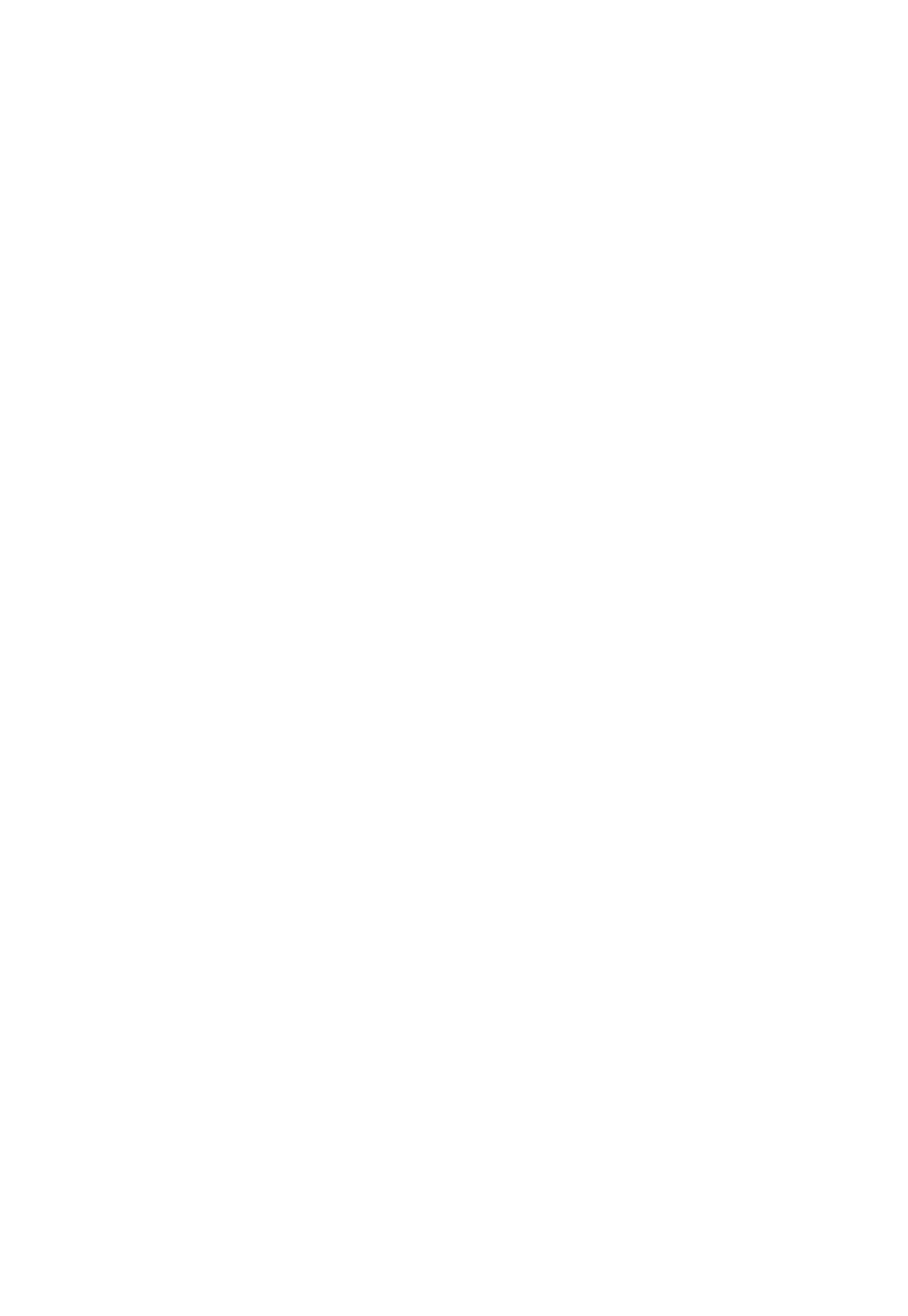# <span id="page-2-0"></span>**Guaranty and Declaration**

# **Copyright**

© 2013 RIGOL Technologies, Inc. All Rights Reserved.

## **Trademark Information**

**RIGOL** is a registered trademark of RIGOL Technologies, Inc.

## **Publication Number**

UGE19102-1110

## **Notices**

- **RIGOL** products are protected by patent law in and outside of P.R.C.
- **RIGOL** reserves the right to modify or change parts of or all the specifications and pricing policies at company's sole decision.
- Information in this publication replaces all previously corresponding material.
- **RIGOL** shall not be liable for losses caused by either incidental or consequential in connection with the furnishing, use or performance of this manual as well as any information contained.
- Any part of this document is forbidden to be copied or photocopied or rearranged without prior written approval of **RIGOL**.

# **Product Certification**

**RIGOL** guarantees this product conforms to the national and industrial standards in China as well as the ISO9001:2008 standard and the ISO14001:2004 standard. Other international standard conformance certification is in progress.

# **Contact Us**

If you have any problem or requirement when using our products, please contact RIGOL Technologies, Inc. or your local distributors, or visit: [www.rigol.com.](http://www.rigol.com/)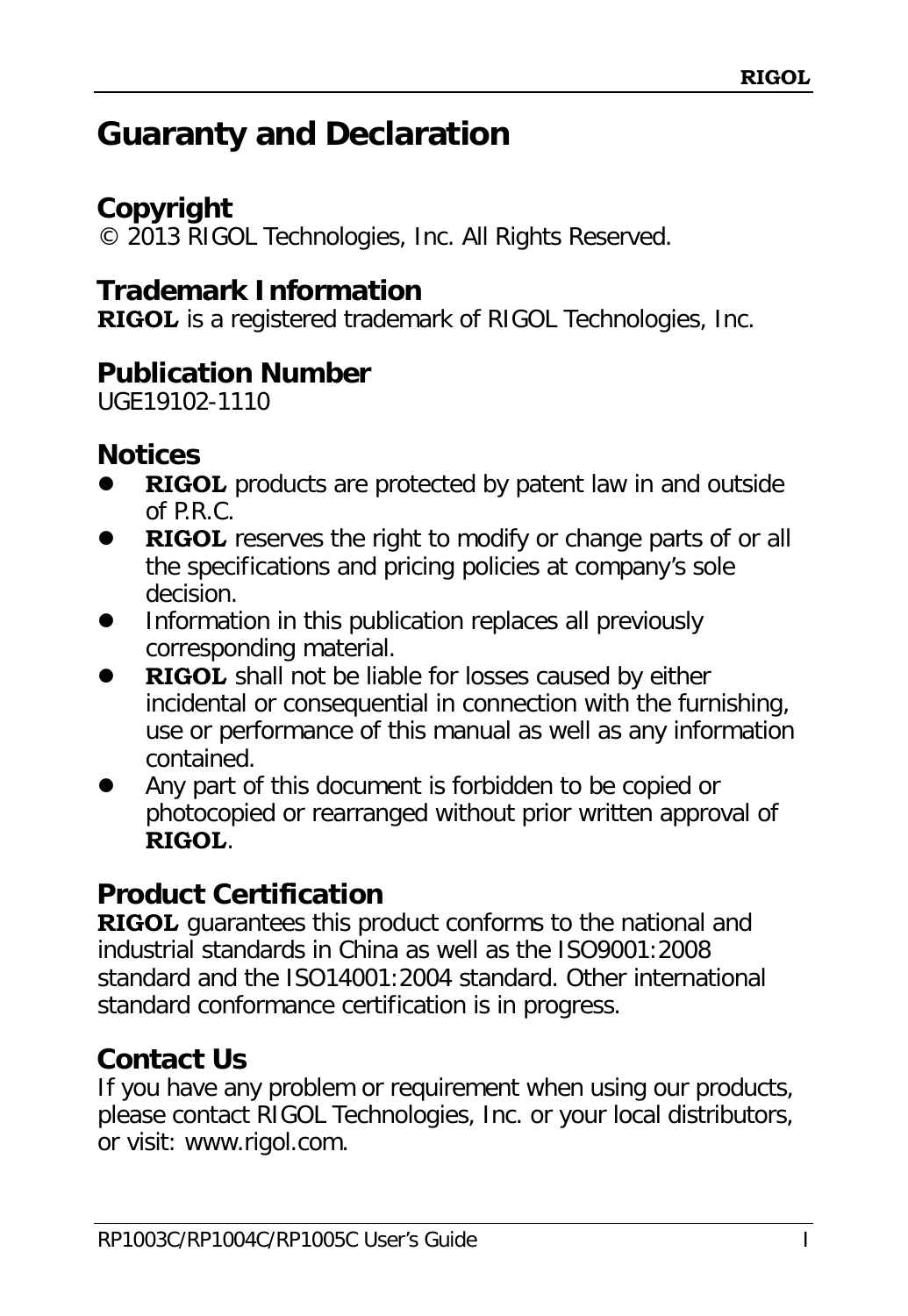# <span id="page-3-0"></span>**General Safety Summary**

Please review the following safety precautions carefully before putting the instrument into operation so as to avoid any personal injuries or damages to the instrument and any product connected to it. To prevent potential hazards, please use the instrument only specified by this manual.

#### **Ground The Instrument.**

The instrument is grounded through the Protective Earth lead of the power cord. To avoid electric shock, it is essential to connect the earth terminal of power cord to the Protective Earth terminal before any inputs or outputs.

#### **Observe All Terminal Ratings.**

To avoid fire or shock hazard, observe all ratings and markers on the instrument and check your manual for more information about ratings before connecting.

#### **Do Not Operate Without Covers.**

Do not operate the instrument with covers or panels removed.

#### **Avoid Circuit or Wire Exposure.**

Do not touch exposed junctions and components when the unit is powered.

#### **Do Not Operate With Suspected Failures.**

If you suspect damage occurs to the instrument, have it inspected by qualified service personnel before further operations. Any maintenance, adjustment or replacement especially to circuits or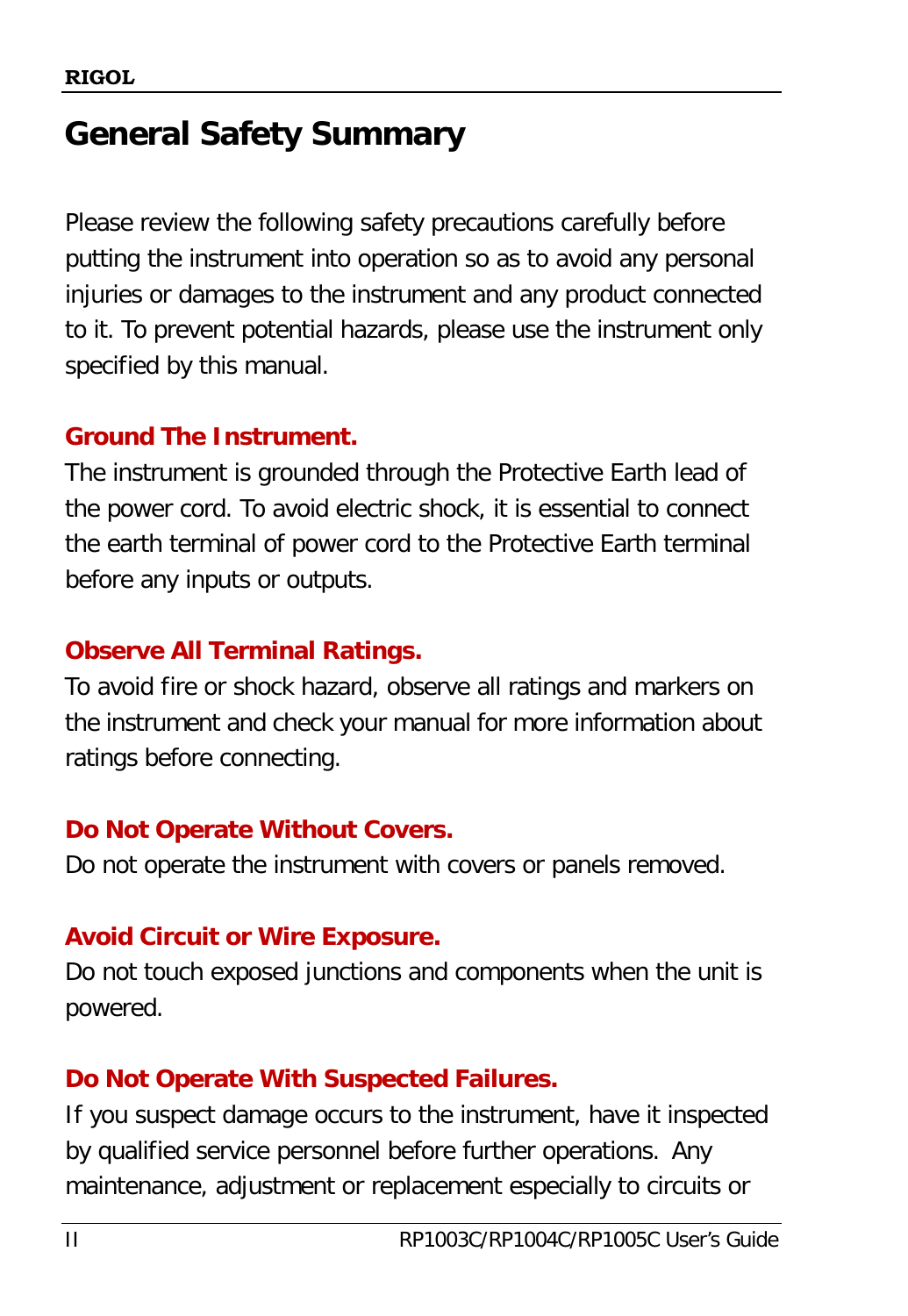accessories must be performed by **RIGOL** authorized personnel.

#### **Keep Well Ventilation.**

Inadequate ventilation may cause increasing of temperature or damages to the device. So please keep well ventilated and inspect the intake and fan regularly.

#### **Do Not Operate in Wet Conditions.**

In order to avoid short circuiting to the interior of the device or electric shock, please do not operate in a humid environment.

#### **Do Not Operate in an Explosive Atmosphere.**

In order to avoid damages to the device or personal injuries, it is important to operate the device away from an explosive atmosphere.

#### **Keep Product Surfaces Clean and Dry.**

To avoid the influence of dust and/or moisture in air, please keep the surface of device clean and dry.

#### **Electrostatic Prevention.**

Operate in an electrostatic discharge protective area environment to avoid damages induced by static discharges. Always ground both the internal and external conductors of the cable to release static before connecting.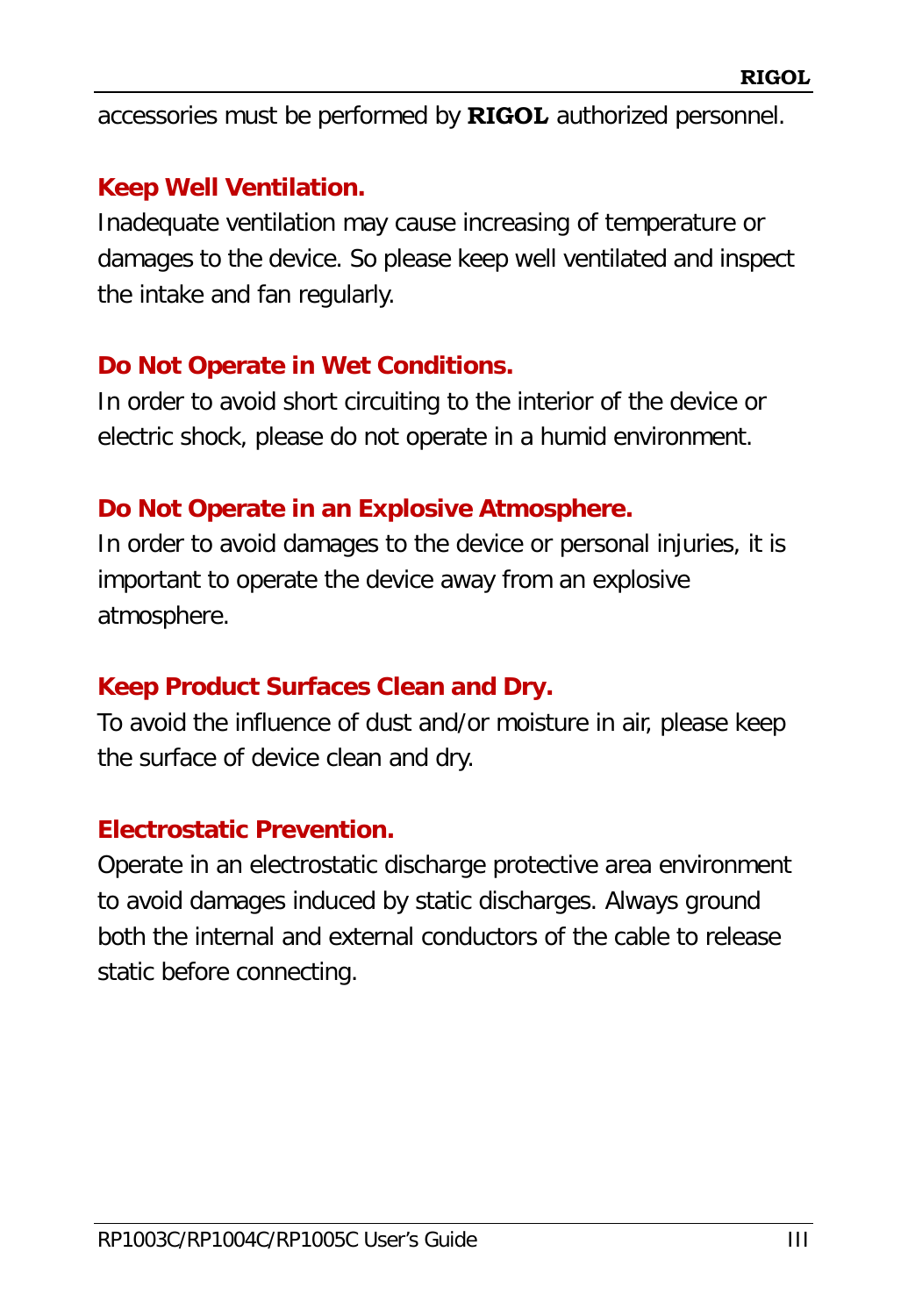# <span id="page-5-0"></span>**Safety Terms and Symbols**

**Terms in this Manual.** These terms may appear in this manual:



#### **WARNING**

Warning statements indicate the conditions or practices that could result in injury or loss of life.



#### **CAUTION**

Caution statements indicate the conditions or practices that could result in damage to this product or other property.

**Terms on the Product.** These terms may appear on the Product:

| <b>DANGER</b>  | indicates an injury or hazard may immediately                  |
|----------------|----------------------------------------------------------------|
|                | happen.                                                        |
|                | <b>WARNING</b> indicates an injury or hazard may be accessible |
|                | potentially.                                                   |
| <b>CAUTION</b> | indicates a potential damage to the instrument or              |
|                | other property might occur.                                    |

**Symbols on the Product.** These symbols may appear on the product:





**Safety Warning**

**Protective Earth**

**Terminal**



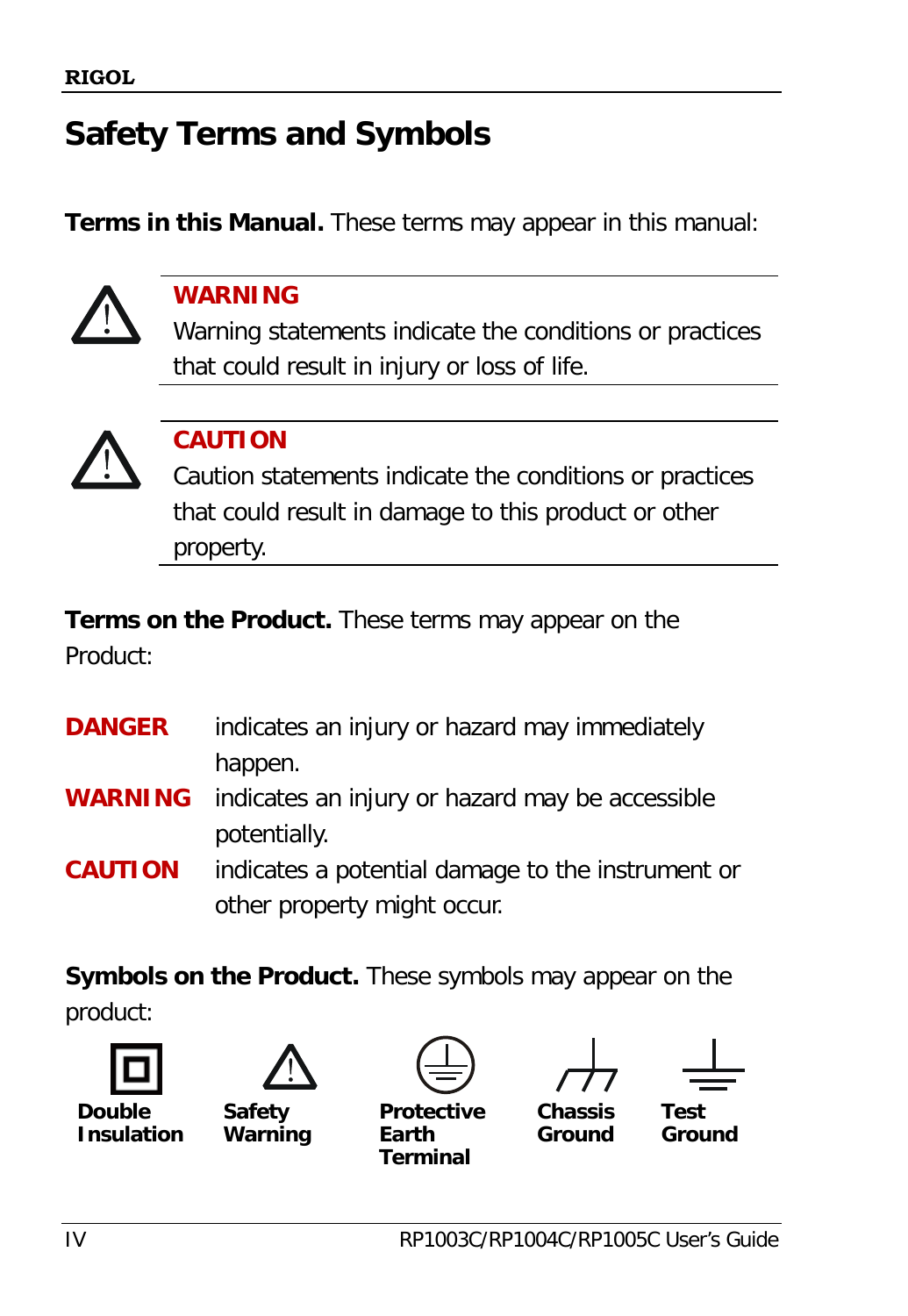# <span id="page-6-0"></span>**Precautions**

- $\Diamond$  To avoid short circuits and potentially life-threatening hazards, never connect the current probe to a circuit that operates at greater than the maximum rated voltage or over bare conductors.
- $\Diamond$  When conductors being measured carry in excess of the safe voltage level and not more than the maximum rated voltage, to prevent short circuits and electric shock while the core section is open, make sure that conductors to be measured are insulated with material conforming to the requirements of measurement category, working voltage and pollution degree.
- $\Diamond$  Isolate the output terminal of the probe from other terminals on the measuring instrument using basic insulation conforming to the requirements of measurement category, working voltage and pollution degree.
- $\Diamond$  The core and shield case of the current sensor are not insulated. Please do not use the current sensor on bare conductors.



- $\Diamond$  Be careful to avoid damaging the insulation surface while taking measurements.
- $\Diamond$  Please use the power supply provided with this product or other power supply conforming to the specifications of this product. Make sure that the power supply has a protective earthing with double-insulation construction.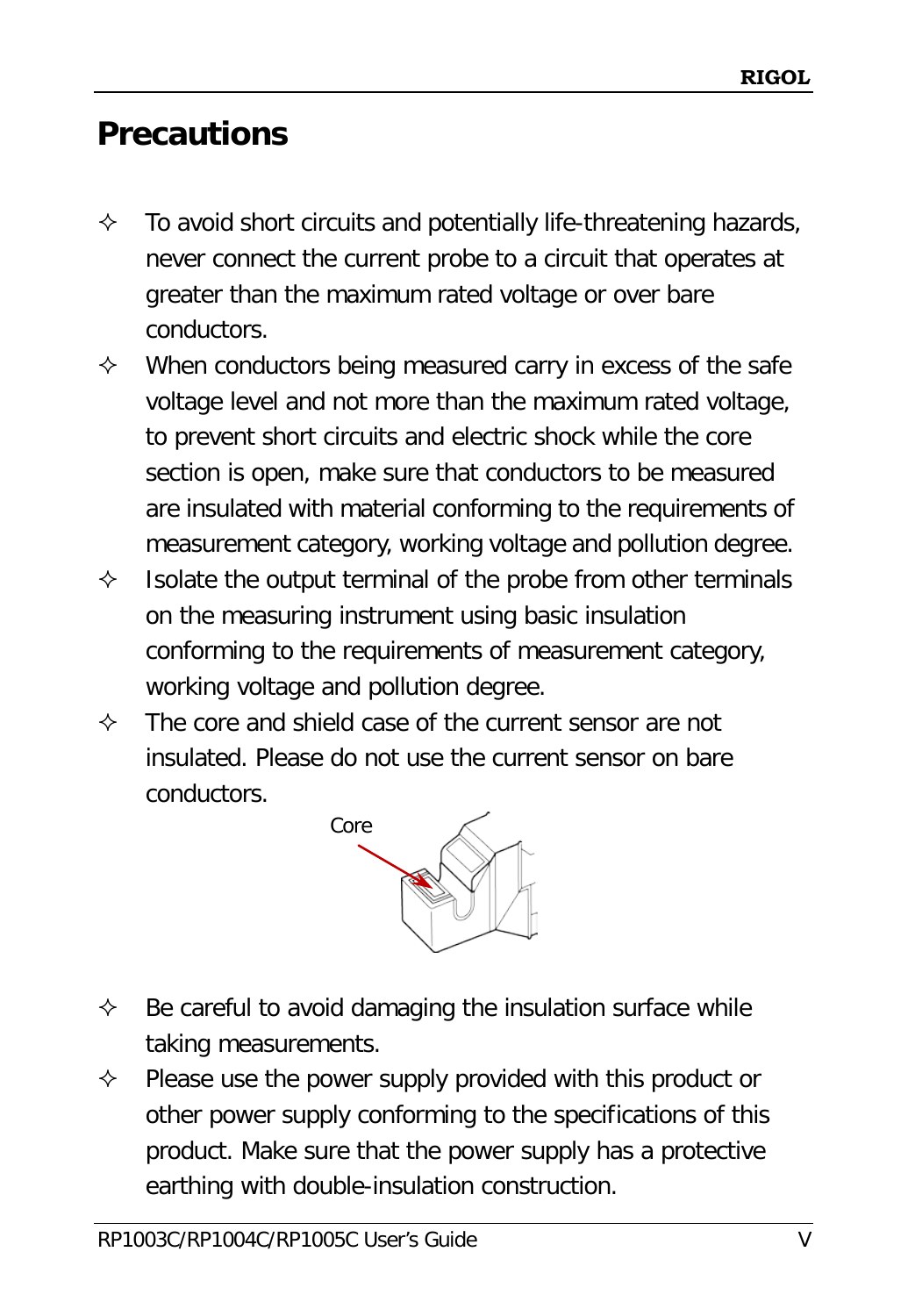#### **RIGOL**

- $\Diamond$  Make sure that the measuring instrument connected to the output terminal of the current probe is equipped with a protective earthing with double-insulation construction.
- $\Diamond$  If the measuring instrument connected to the output terminal (BNC) of the current probe is equipped with any other measurement terminals, take the following precautions to ensure that the other instrument does not form a bridge between the probe and any hazardous live of a part.
	- a) Isolate the terminal of the probe from other terminals on the measuring instrument using basic insulation conforming to the requirements of measurement category, working voltage and pollution degree.
	- b) If basic insulation requirement cannot be met between the terminal to which the current probe is connected and other terminals on the measuring instrument, make sure that the voltage input to the measurement terminal does not exceed the safe voltage level.
- $\Diamond$  When using a measuring instrument that does not provide isolation between its input terminals and chassis or other input terminals, please do not connect the ground terminal to any non-ground potential. Otherwise, short-circuit current will flow through the power adaptor or current probe from the ground terminal, which could cause an electrical accident or damage.

RP1003C and RP1004C:

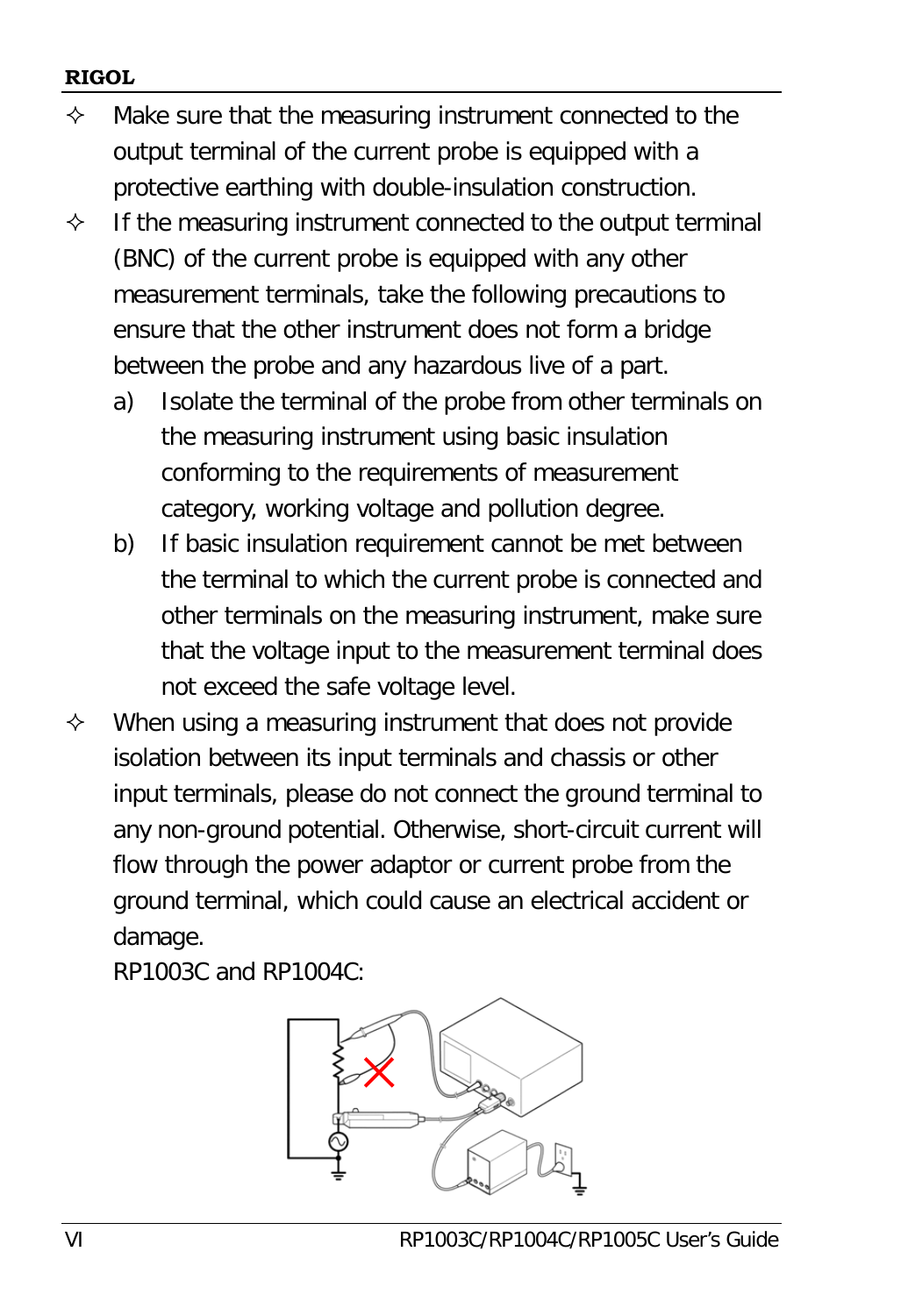#### RP1005C:



- $\div$  To avoid electric shock, do not allow the device get wet and do not take measurement with wet hands.
- $\Diamond$  To avoid electric shock when measuring live lines, wear appropriate protective gear, such as insulated gloves, boots and a safety helmet.
- $\Diamond$  The device is not designed to be entirely water-proof or dust-proof. To avoid damage, do not use it in a wet or dusty environment.
- $\Diamond$  The current sensor is a precision assembly including a molded component, a ferrite core and a Hall effect element. It may be damaged if subjected to sudden changes in ambient temperature, or mechanical strain or shock.
- $\Diamond$  The mating surfaces of the current sensor are precisely ground and should be treated with care. If these surfaces are scratched, the performance may be impaired.
- $\Diamond$  Measurements are degraded by dirt on the mating surfaces of the current sensor, so keep the surfaces clean by gently wiping with a soft cloth.
- $\Diamond$  To avoid damaging the current probe cable, do not bend or pull the cable.
- $\Diamond$  Keep the current sensor closed, except when clamping it onto the conductor to be measured. The mating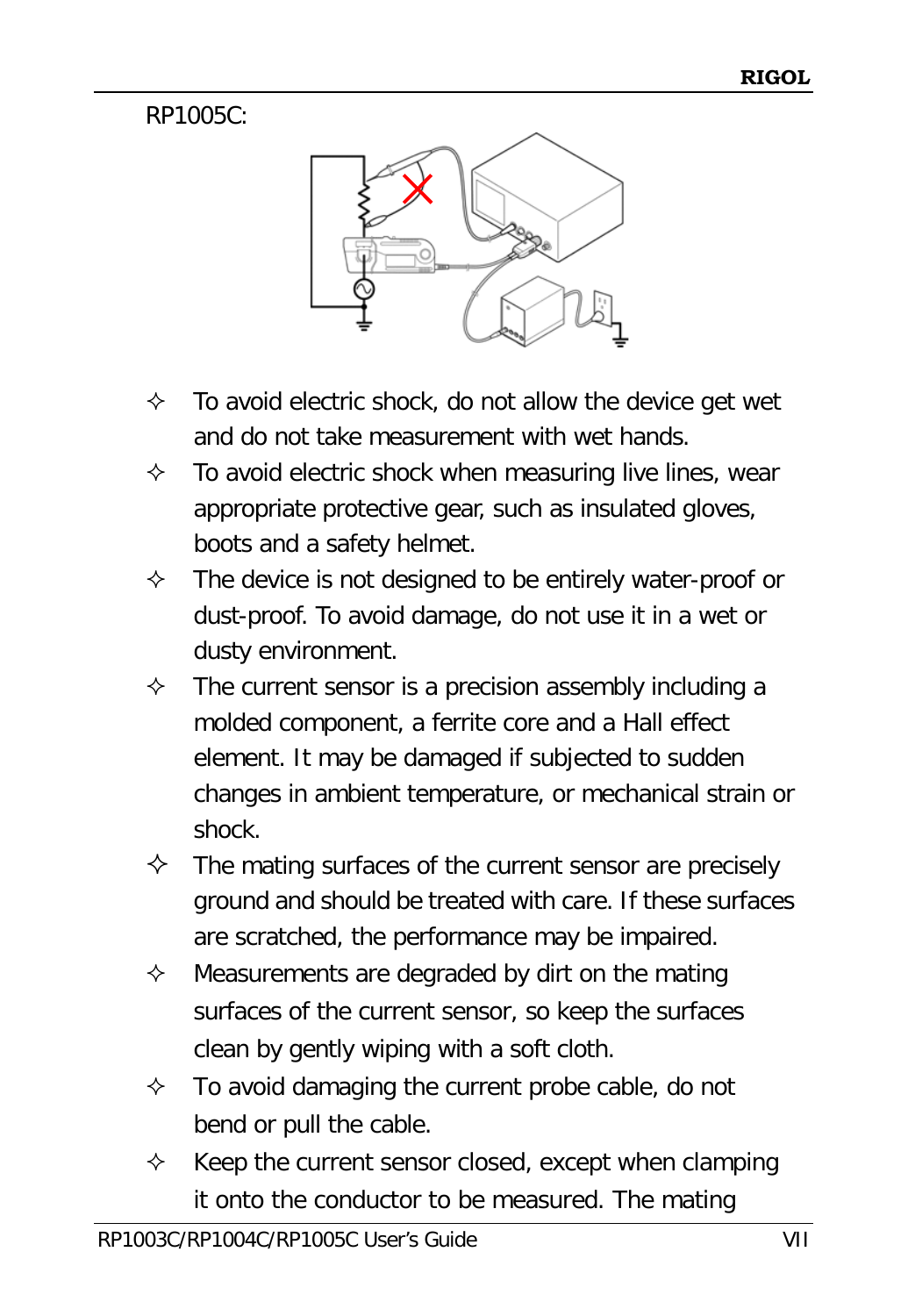surface of the core can be scratched when it is open.

- $\Diamond$  Avoid stepping on or pinching the cable, which could damage the cable insulation.
- $\Diamond$  Keep the cables well away from heat sources, as bare conductors could be exposed if the insulation melts.
- $\Diamond$  Correct measurement may be impossible in the presence of strong magnetic fields, such as near transformers and high-current conductors, or in the presence of strong electromagnetic fields such as near radio transmitters.
- $\Diamond$  Do not store or use the device where it could be exposed to direct sunlight, high temperature, humidity or condensation. Under such conditions, the device might be damaged and insulation may deteriorate so that it no longer meets specifications.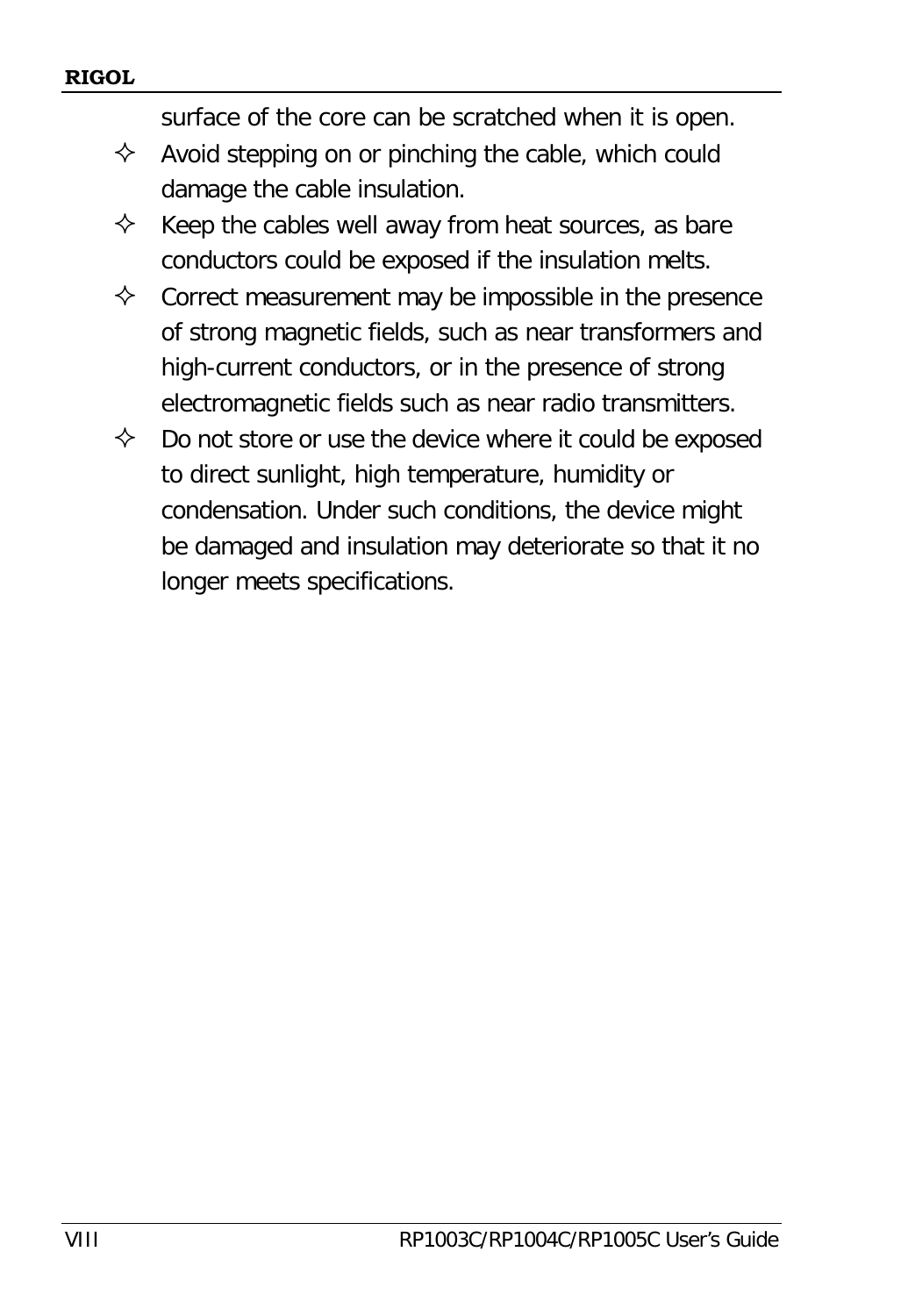# <span id="page-10-0"></span>**General Inspection**

#### **1. Inspect the shipping container for damage**

Keep the damaged shipping container or cushioning material until the contents of the shipment have been checked for completeness and the probe has passed both electrical and mechanical tests.

The consigner or carrier shall be liable for the damage to probe resulting from shipment. **RIGOL** would not be responsible for free maintenance/rework or replacement of the unit.

#### **2. Inspect the probe**

In case of any damage, or defect, or failure, notify your **RIGOL** sales representative.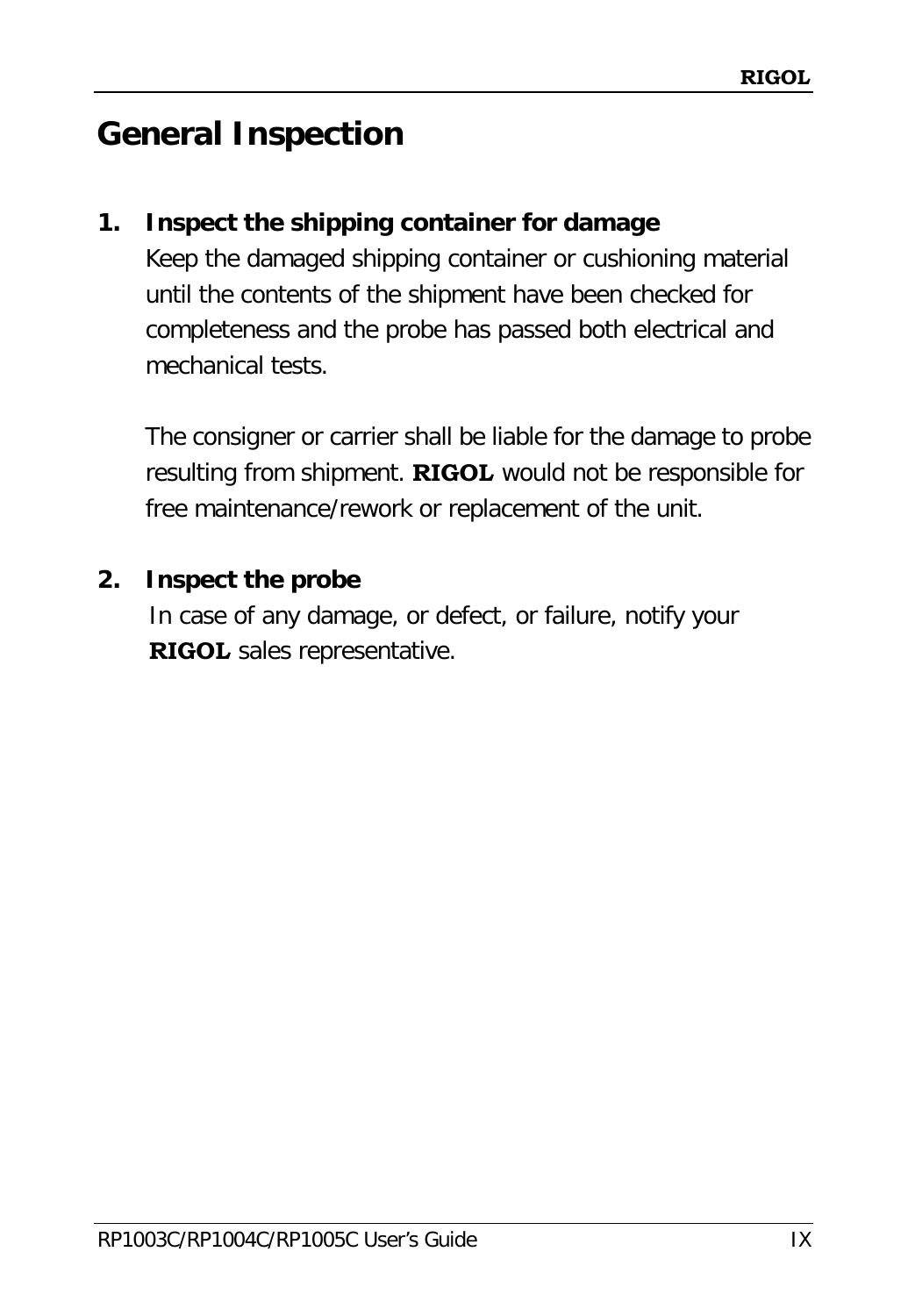# **Contents**

| Appendix 1 Amplitude-frequency Characteristics 21 |  |
|---------------------------------------------------|--|
| Appendix 2 Relation between Max Input Current and |  |
|                                                   |  |
|                                                   |  |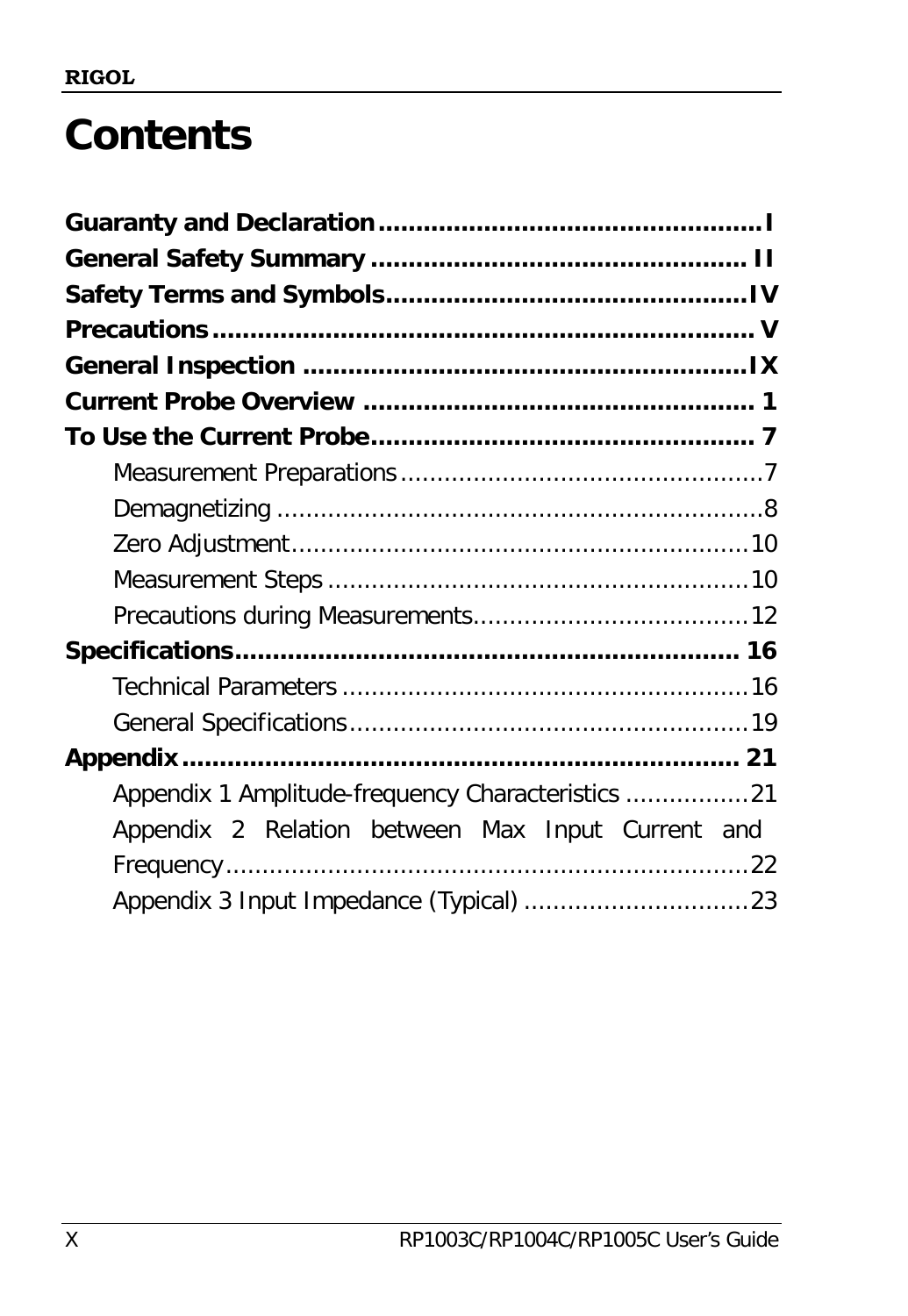# <span id="page-12-0"></span>**Current Probe Overview**

RP1003C, RP1004C and RP1005C current probes can detect the current flowing through the conductor and convert it to voltage that can be displayed on and measured by the measuring instrument.

Main Features:

- Highly accurate current detection
- Easy current measurement
- ◆ Broadband frequency characteristics (RP1003C: DC to 50MHz; RP1004C: DC to 100MHz; RP1005C: DC to 10MHz)
- Compact design, permits measurement of low current levels
- ◆ Easy protect function at excessive input
- ◆ Unique thin film Hall effect element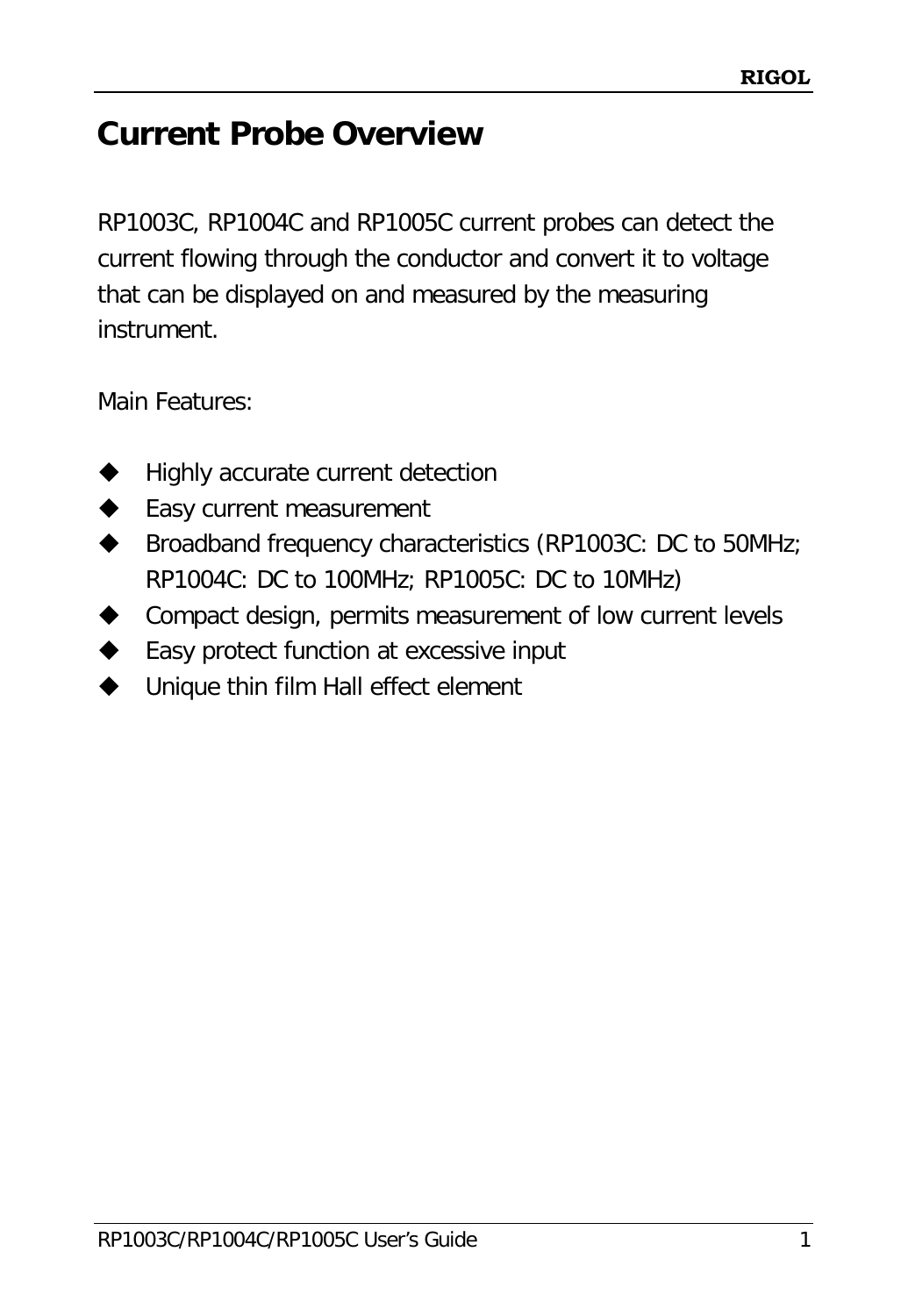Current Direction



Note: For more information of parts 1 to 7 in the figure above, refer to the introductions on page [4.](#page-15-0)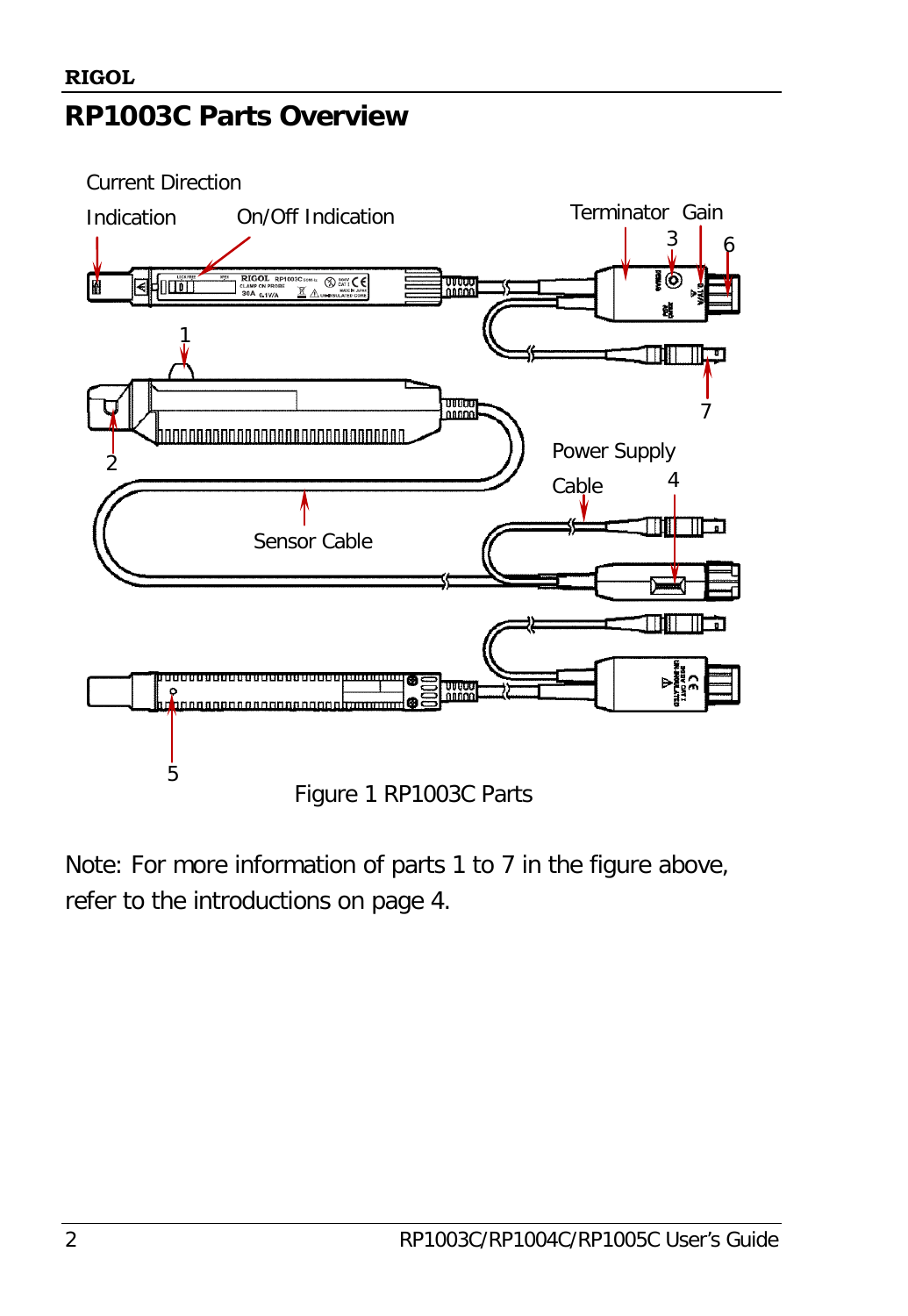# **RP1004C Parts Overview**



Figure 2 RP1004C Parts

Note: For more information of parts 1 to 7 in the figure above, refer to the introductions on page [4.](#page-15-0)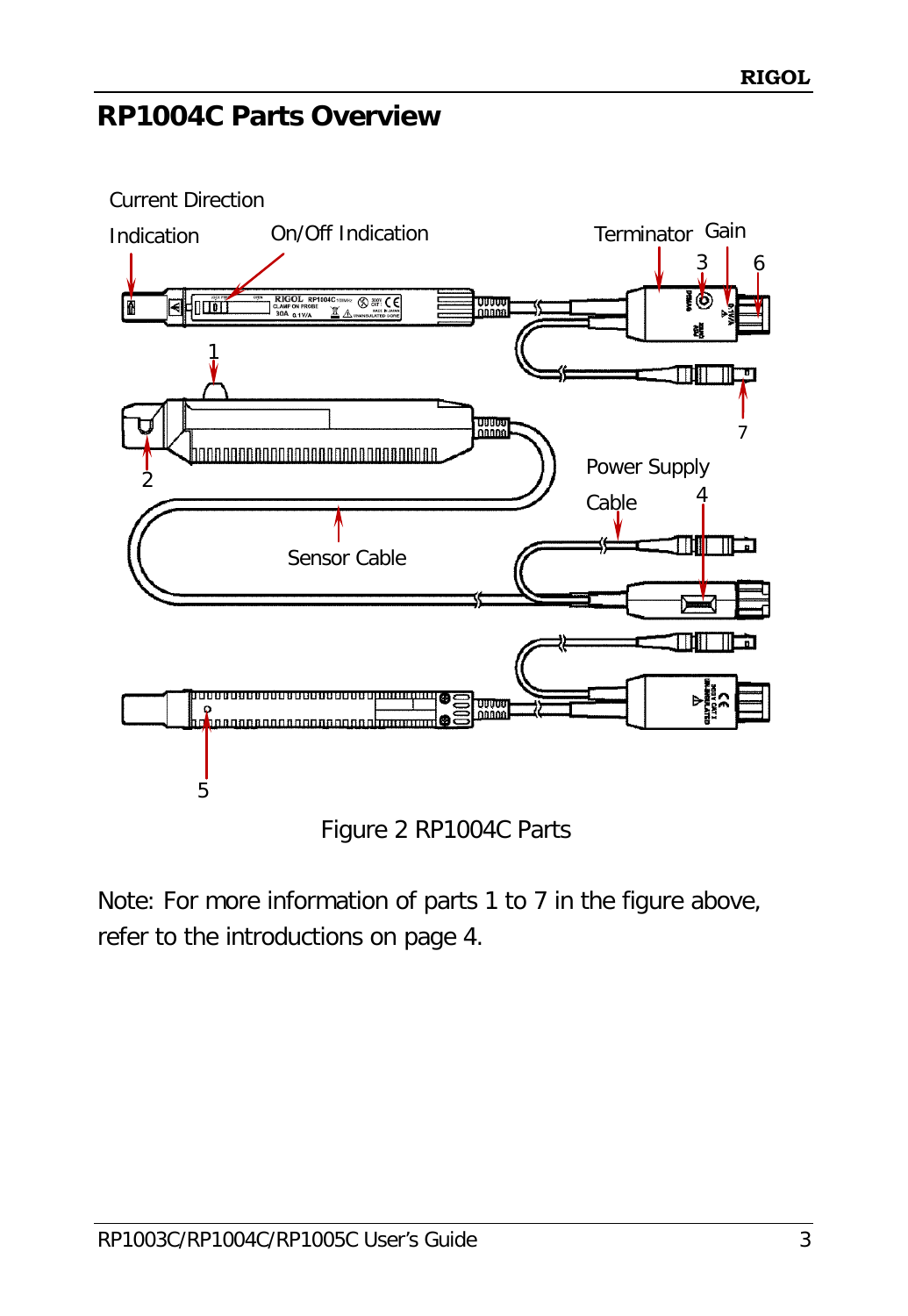#### **RIGOL**

# **RP1005C Parts Overview**



Figure 3 RP1005C Parts

#### <span id="page-15-0"></span>**1**. **Slide Switch**

It is used to open and lock the current sensor. You are recommended to lock the current sensor when measuring the conductor to be measured to avoid danger.

For RP1003C and RP1004C, there are OPEN, FREE and LOCK indications on one side of the slide switch. The on/off status of the current sensor is related to the position of the slide switch.

- $\Diamond$  When the slide switch is at the OPEN position, the current sensor is open and at this point, the conductor to be measured can be connected to the current sensor;
- $\Diamond$  When the slide switch is at the FREE position, the current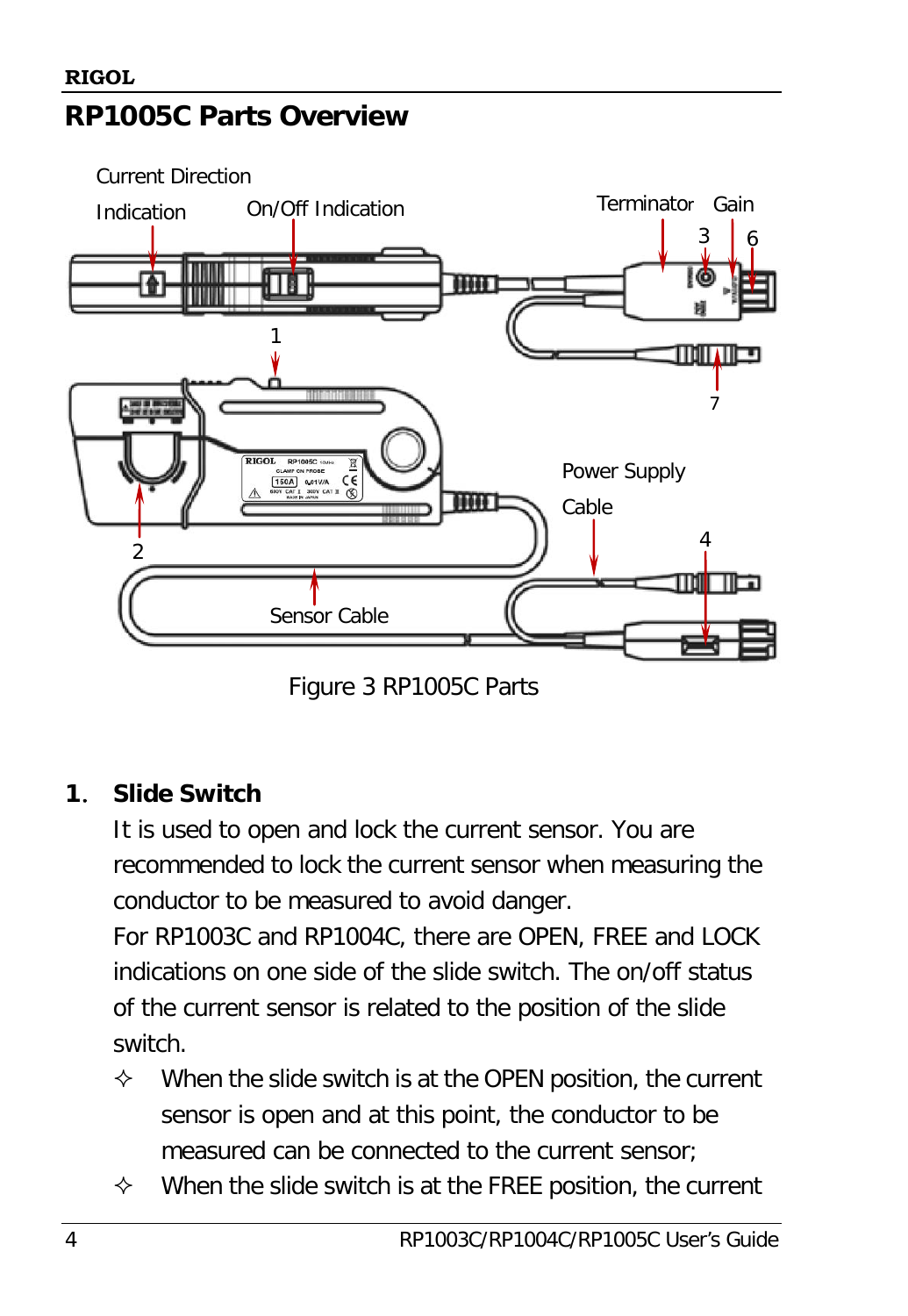sensor is closed but not locked;

 $\Diamond$  When the slide switch is at the LOCK position, the current sensor is locked and at this point, the UNLOCK indication is covered (cannot be seen).

For RP1005C, there are LOCK and UNLOCK indications on the slide switch. The current sensor is locked when the LOCK indication is displayed on the slide switch (the UNLOCK indication disappears).

## **2**. **Current Sensor**

It is used to clamp the conductor to be measured and carries out the actual current measurement. It is a precision assembly including a molded component, a ferrite core and a Hall effect element. It may be damaged if subjected to sudden changes in ambient temperature, or mechanical strain or shock, and therefore great care should be taken in handling it.

## **3**. **Demagnetizing Switch**

It is used to demagnetizing the core if it has been magnetized by switching the power on and off, or by an excessive input. Always carry out demagnetizing before measurement. The demagnetizing process takes about one second. During demagnetizing, the current probe outputs a demagnetizing waveform.

# **4**. **Zero Adjustment Dial**

Use the zero adjustment dial to correct for the effect of a DC voltage offset or temperature drift on the device. When beginning measurement, after demagnetizing always carry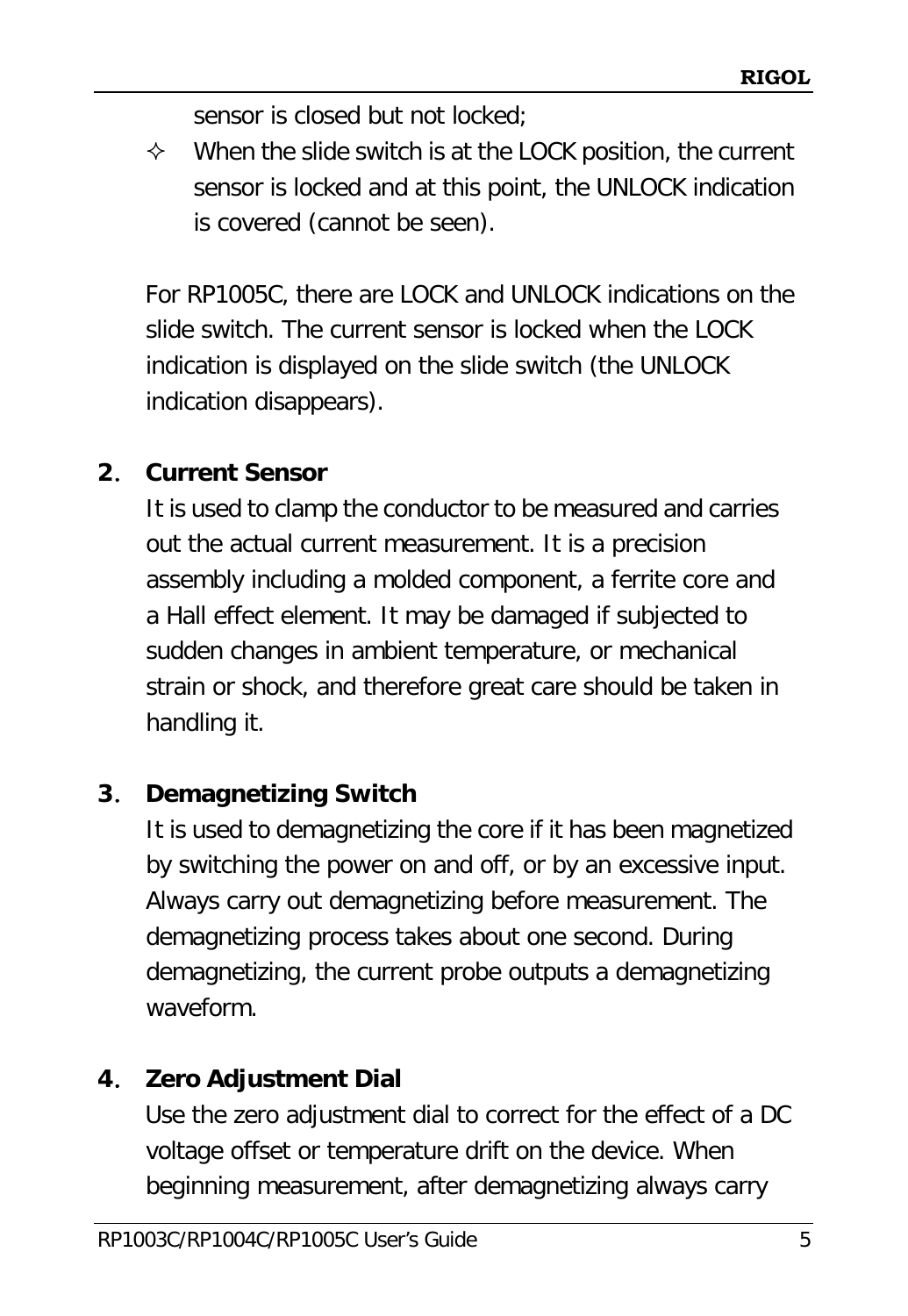**RIGOL**

out zero adjustment to adjust the baseline to zero.

# **5**. **Coarse Adjustment Trimmer (only applicable to RP1003C and RP1004C)**

When adjustment is not possible within the range of zero adjustment dial, use a nonconductive screwdriver to (such as ceramic screwdriver) to adjust the baseline to the adjustable range of the zero adjustment dial via the coarse adjustment trimmer; then, use the zero adjustment dial to adjust the baseline to zero.

## **6**. **Output Connector**

This connector can be directly connected to the BNC input terminal of the measuring instrument (such as oscilloscope or recorder), or be connected to other measuring instrument via BNC-to-Banana plug adaptor or similar adaptor. At this point, the current waveform of the conductor under measurement is output at a constant gain.

Note:

- a) For RP1003C and RP1004C, 0.1V/A on the output connector is the gain when the input impedance of the measuring instrument is  $1MΩ$ ; the corresponding gain is  $1/2\times0.1$ V/A=0.05V/A when the input impedance of the measuring instrument is 50Ω.
- b) For RP1005C, 0.01V/A on the output connector is the gain when the input impedance of the measuring instrument is  $1MΩ$ ; the corresponding gain is  $1/2\times0.01$ V/A=0.005V/A when the input impedance is 50Ω.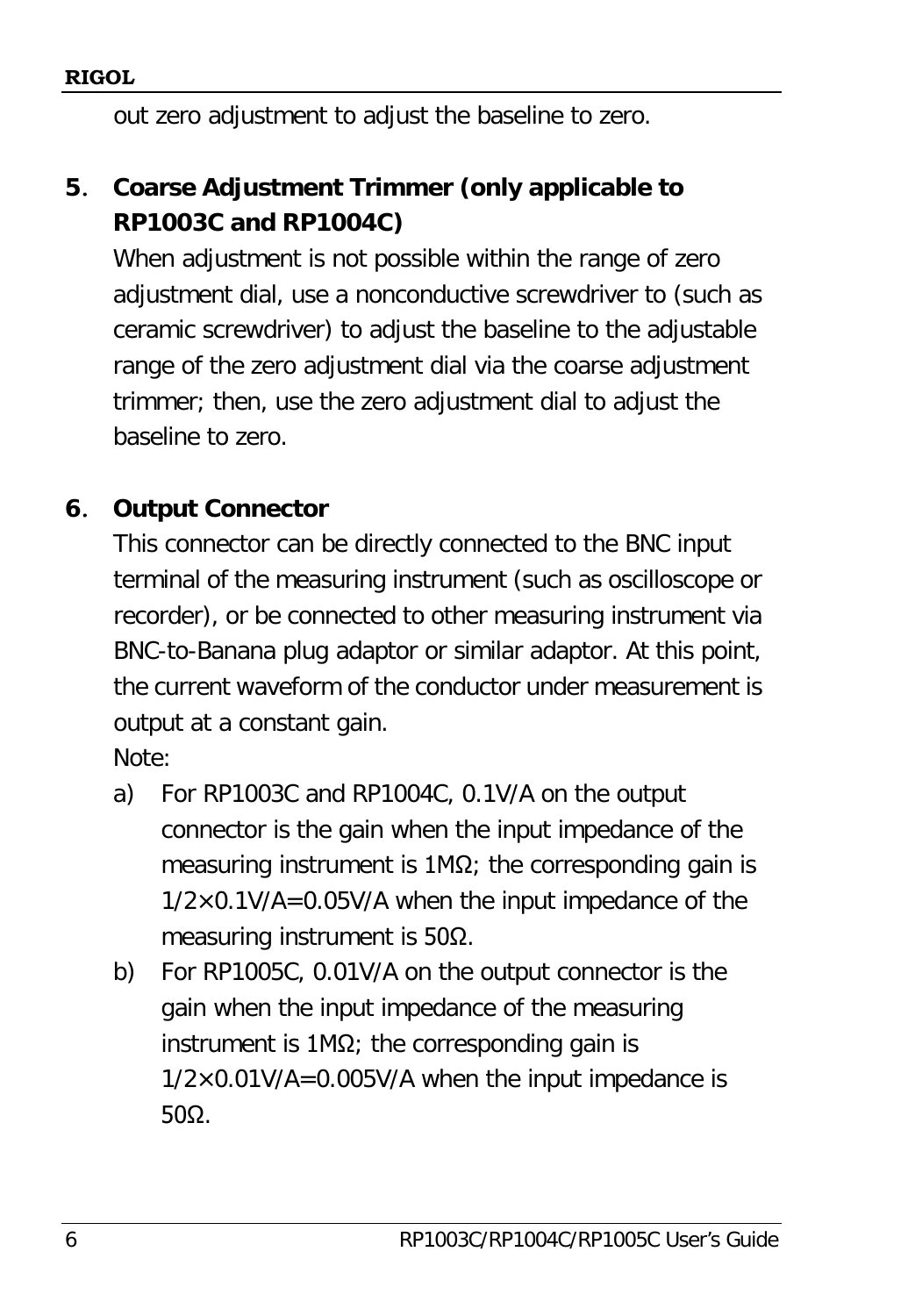#### **7**. **Power Plug**

Connect the power plug to the corresponding receptacle of the power adaptor to supply power to the current probe terminator.

Note: To avoid electric shock, do not touch the portion beyond the protective barrier during use.

# <span id="page-18-0"></span>**To Use the Current Probe**

Before using the current probe to measure the current of the device under measurement, make measurement preparations and perform demagnetizing and zero adjustment. Then, make measurements according to the method described in

#### **[Measurement Steps](#page-21-1)**.

Note: You are recommended to read the **[Precautions during](#page-23-0)  [Measurements](#page-23-0)** before making measurements to avoid unnecessary loss.

# <span id="page-18-1"></span>**Measurement Preparations**

1. Connect the power plug of the current probe to the power adaptor.

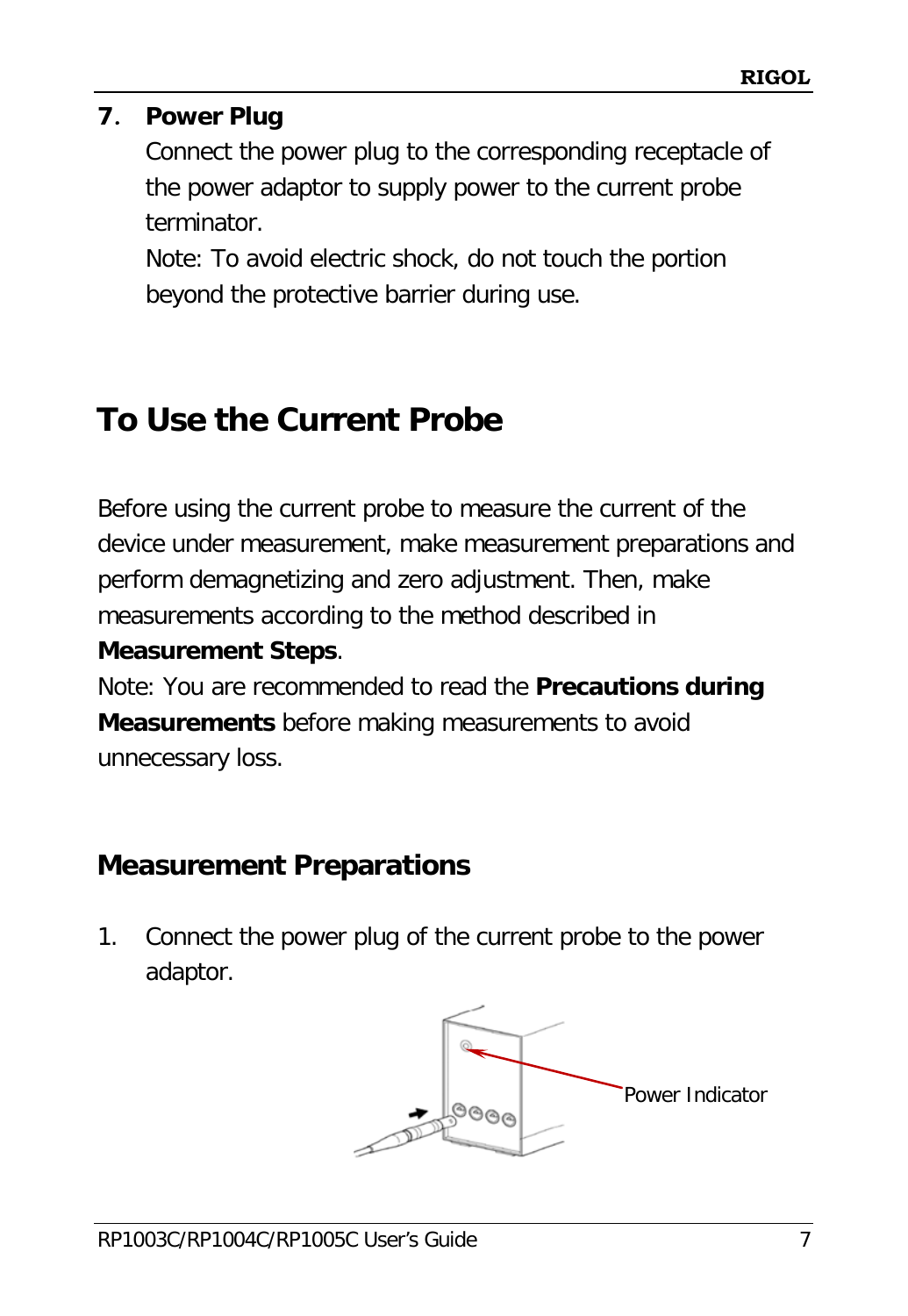#### **RIGOL**

- 2. Turn off the power adaptor and connect it to the power supply. Note: The voltage of the power supply used should match the rated supply voltage of the power adaptor.
- 3. Turn on the power adaptor and check whether the power indicator lights.

# <span id="page-19-0"></span>**Demagnetizing**

The core can be magnetized by switching the power on and off, or by an excessive input. Therefore, perform demagnetizing before making measurements.

- 1. With the input of the measuring instrument at ground, set the coupling of the measuring instrument to GND and adjust the baseline to the zero position.
- 2. Set the coupling of the measuring instrument to DC.
- 3. Connect the output connector of the current probe to the BNC input terminal of the measuring instrument. Turn the collar of the output connector as shown in the figure below and check whether it is locked securely.

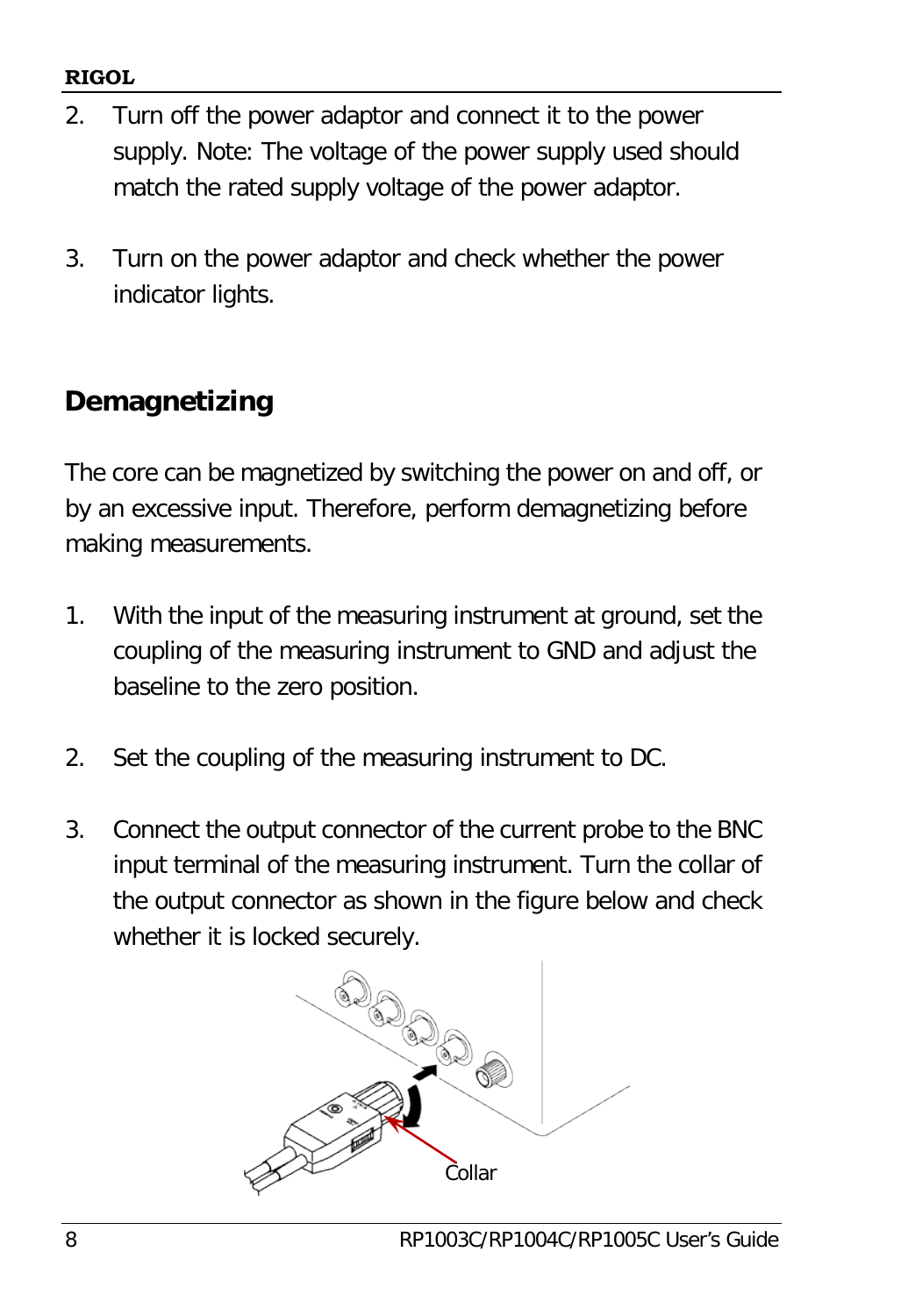Note: When disconnecting the output connector and the measuring instrument, be sure to release the lock by rotating the collar in the opposite direction of the arrow as shown in the figure above before pulling off the connector. Forcibly pulling the connector without releasing the lock or pulling on the cable can damage the terminator.

- 4. Make sure the current sensor is locked (for RP1003C and RP1004C, the slide switch should be at the LOCK position; for RP1005C, LOCK should be displayed on the slide switch and UNLOCK should disappear.
- 5. Turn on the power adaptor and press the demagnetizing switch on the terminator. The demagnetizing process takes about one second. During the demagnetizing, the current probe outputs a demagnetizing waveform.

Note: Do not demagnetize the current probe when it is clamping a conductor to be measured. Demagnetizing causes current to flow into the conductor, which may damage the parts in the circuit to be measured.

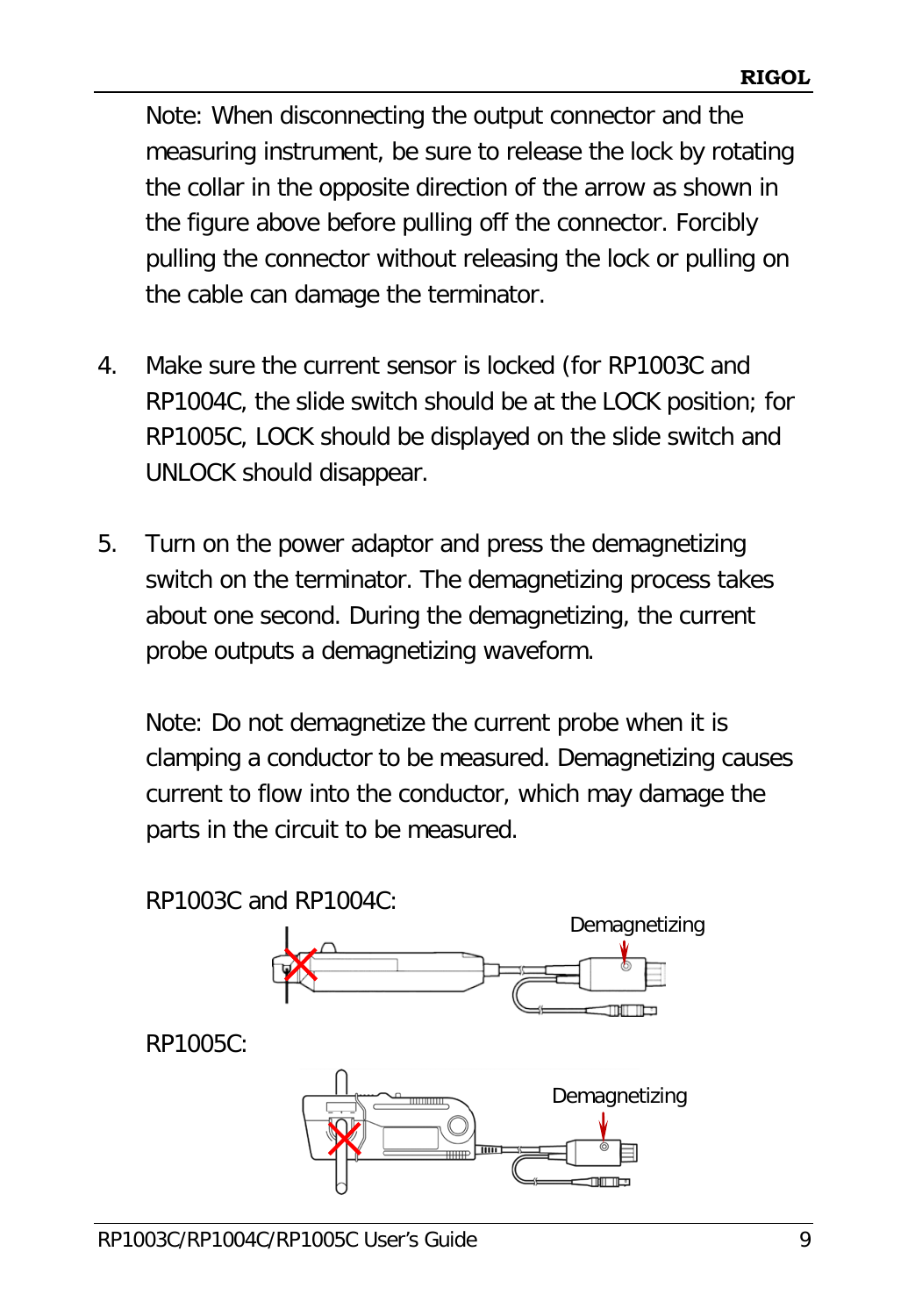# <span id="page-21-0"></span>**Zero Adjustment**

As the voltage offset and temperature drift might affect the position of the baseline of the current probe, perform zero adjustment after performing demagnetizing when beginning measurements.

- 1. Turn the zero adjustment dial on the terminator to adjust the baseline to the zero position.
- 2. When adjustment is not possible within the range of zero adjustment dial, use a nonconductive screwdriver to (such as ceramic screwdriver) to adjust the baseline to the adjustable range of the zero adjustment dial via the coarse adjustment trimmer; then, use the zero adjustment dial to adjust the baseline to the zero position (only applicable to RP1003C and RP1004C).

# <span id="page-21-1"></span>**Measurement Steps**

Make measurements after the above operations are finished.

1. Open the current sensor by pushing the slide switch in the direction of the arrow as shown in the figure below (for RP1003C and RP1004C, the slide switch should be at the OPEN position; for RP1005C, UNLOCK should be displayed on the slide switch and LOCK should disappear).

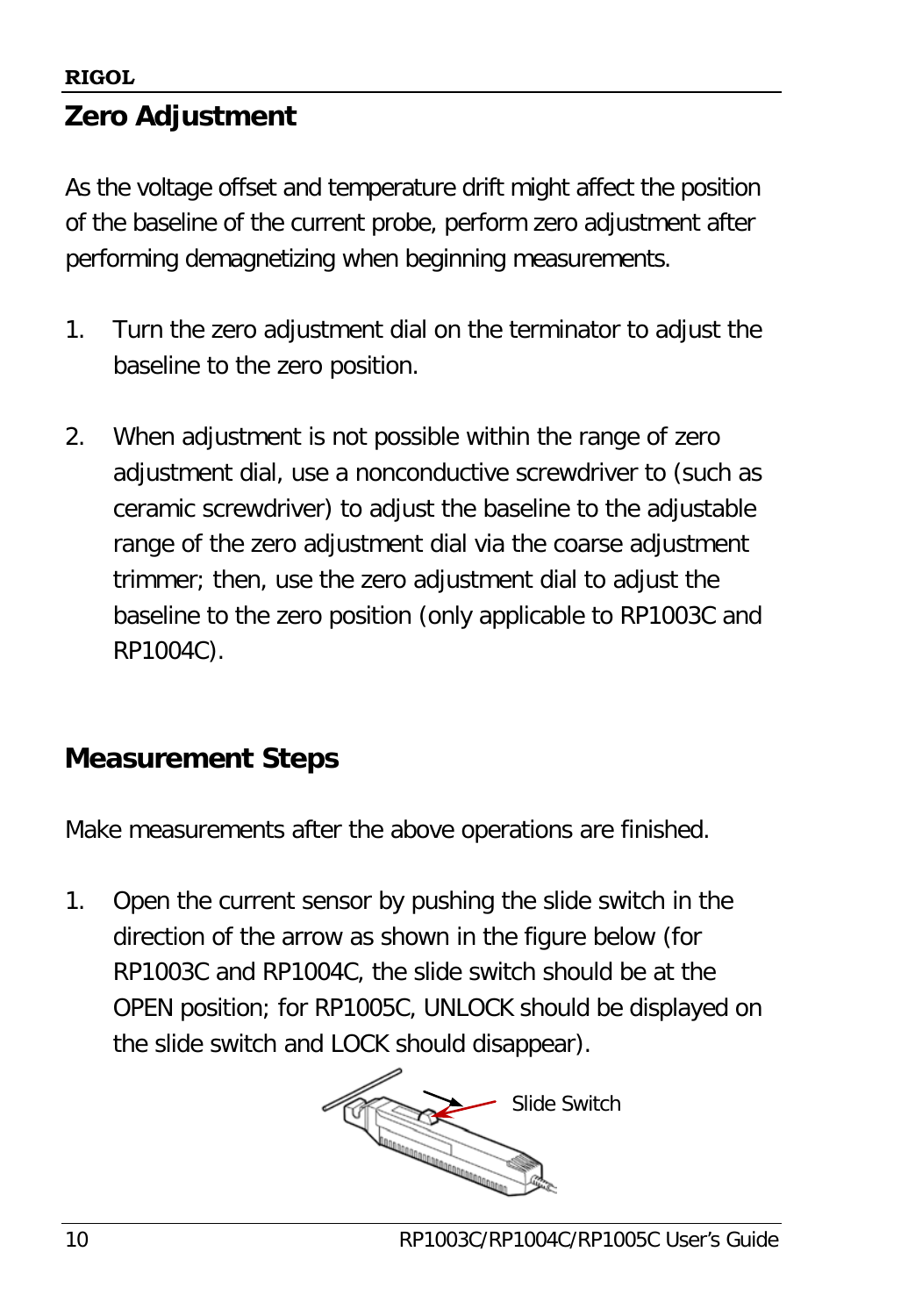2. Align the current sensor so that the current direction indication corresponds to the direction of current flowing through the conductor to be measured. Clamp the conductor to be measured so that the conductor is in the center of the sensor aperture.



3. Lock the current sensor by pushing the slide switch in the direction of the arrow as shown in the figure below (for RP1003C and RP1004C, the slide switch should be at the LOCK position; for RP1005C, you need to first press the current probe to close the current sensor and then push the slide switch until LOCK is displayed and UNLOCK disappears).



4. At this point, you can view the voltage amplitude of the waveform measured by the measuring instrument and calculate the actual current amplitude (current amplitude=voltage amplitude measured/gain of the current probe). For example, when the voltage amplitude measured is 2V and the gain of the current probe is 0.1V/A, the actual current amplitude is 2V/(0.1V/A)=20A.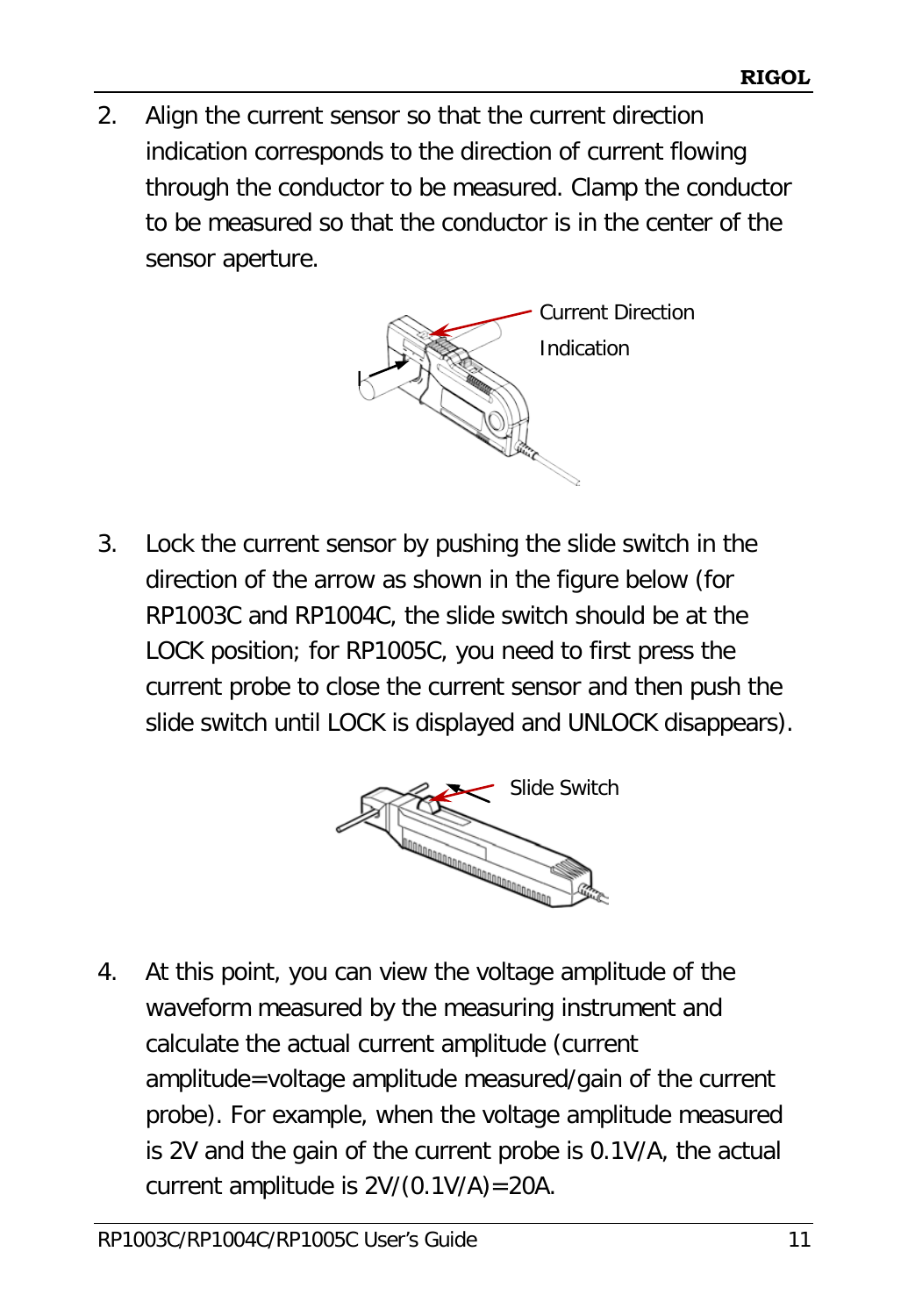Note: The current sensitivity can be derived from the voltage sensitivity of the measuring instrument. The current sensitivity equals the ratio of the voltage sensitivity of the measuring instrument to the gain of the current probe. For example, when the voltage sensitivity of the measuring instrument is 0.001V/div and the gain of the current probe is 0.1V/A, the current sensitivity is (0.001V/div)/(0.1V/A)=0.01A/div.

## <span id="page-23-0"></span>**Precautions during Measurements**

1. The current consumption of the current probe depends on the current to be measured. Make sure that the total current consumption of the current probes do not exceed the rated output current of the power adaptor when multiple current probes are connected to the same power adaptor. The figure below is the relation curve between the output current and current consumption.



Note: The current consumption is the algebraic sum of the positive and negative current consumption.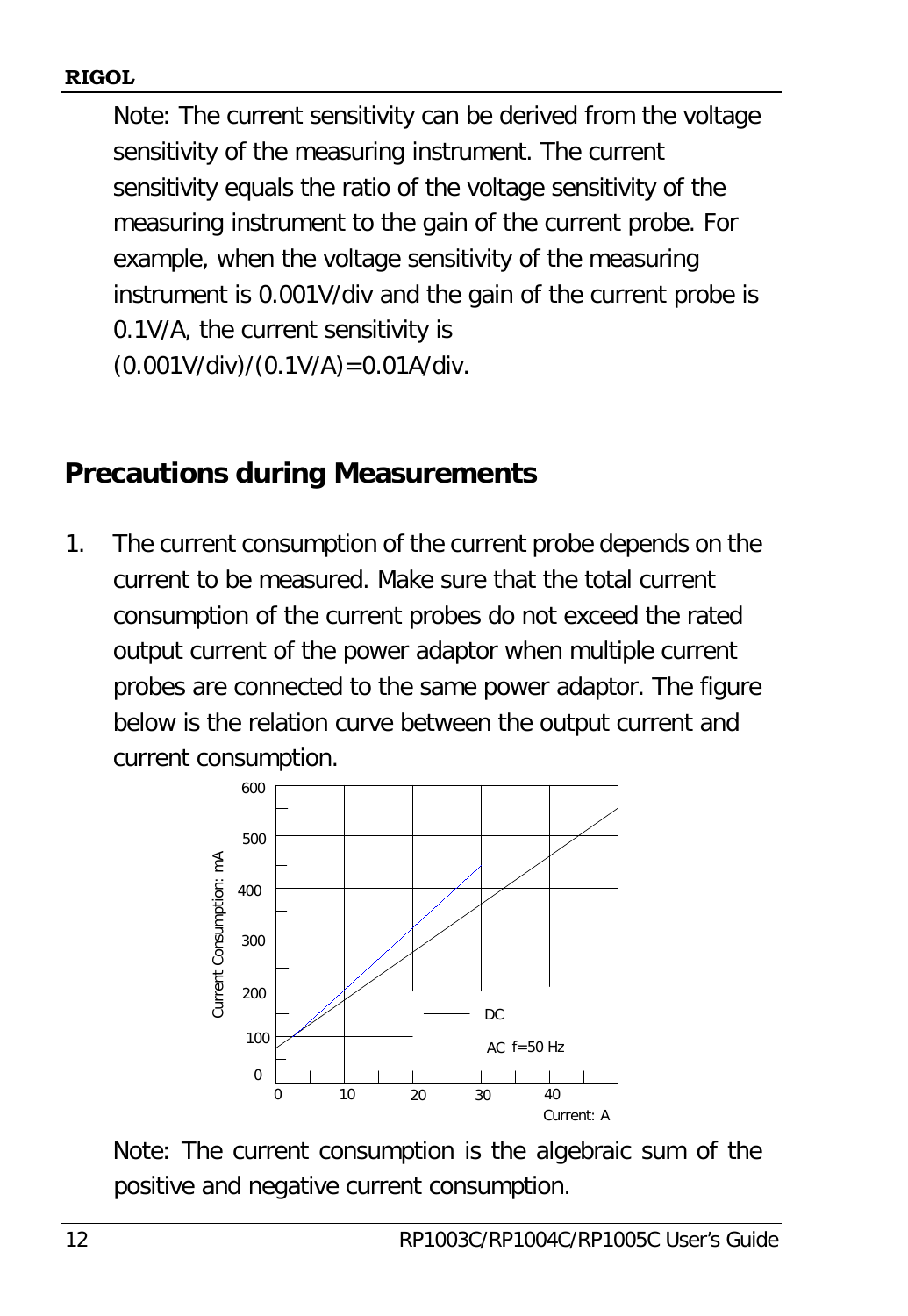- 2. The maximum continuous input range is based on the heat that is internally generated during the measurement. Note that the input current should not exceed this range; otherwise, the current probe might be damaged.
- 3. The linear response range of the input current varies according to the frequency of the current being measured. For the variation relation curve between them, refer to **[Appendix 2 Relation between Max Input Current and](#page-33-0)  [Frequency](#page-33-0)**.
- 4. If excess current is input, generated heat activates a built-in safety function that blocks normal output. If this happens, disconnecting the current sensor and the conductor under measurement or reduce the input current to zero. Wait until the current sensor has had sufficient time to cool before resuming operation.

Note: Even if the input current does not exceed the maximum continuous input range, continuous input for an extended period of time may result in activation of the safety circuit to prevent damage resulting from heating of the current sensor.

- 5. At high ambient temperatures, the built-in safety circuit may activate at current input levels below the maximum continuous input range.
- 6. Continuous input of current exceeding the maximum continuous input range or repeated safety circuit activation will degrade the performance of the safety circuit, possibly resulting in damage to the device.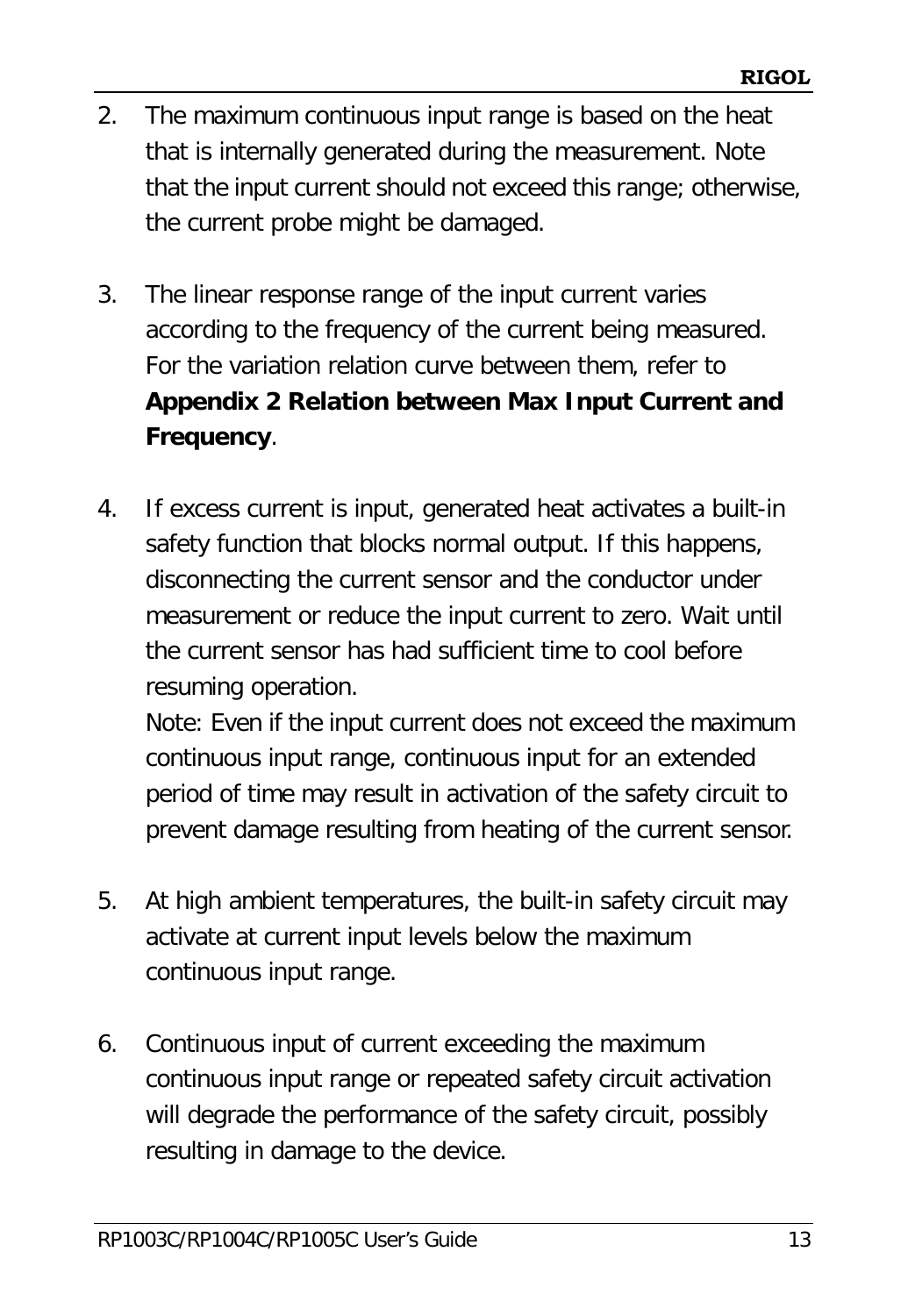#### **RIGOL**

7. Do not place any unclamped conductor with an electric current of a frequency of 10kHz or higher near the current sensor (as shown in the figures on the next page). Current flowing in the conductor nearby may heat up the sensor and cause its temperature to rise, leading to damage to the current sensor.

RP1003C and RP1004C: RP1005C:



8. Be sure to use the slide switch to open the current sensor. For RP1003C and RP1004C, please do not press the upper core in the direction of the arrow as shown in the figure below to avoid damaging the internal structure of the slide switch.



- 9. Immediately after powering on, the device may be subject to an appreciable DC drift due to the effect of self-heating. To counteract this, allow the current probe to warm up for more than 30 minutes before carrying out measurements.
- 10. Under certain circumstances, oscillation may occur when the probe is connected to the power adaptor when the power supply is on. This does not indicate a malfunction. Oscillation can be stopped and operation restored to normal by opening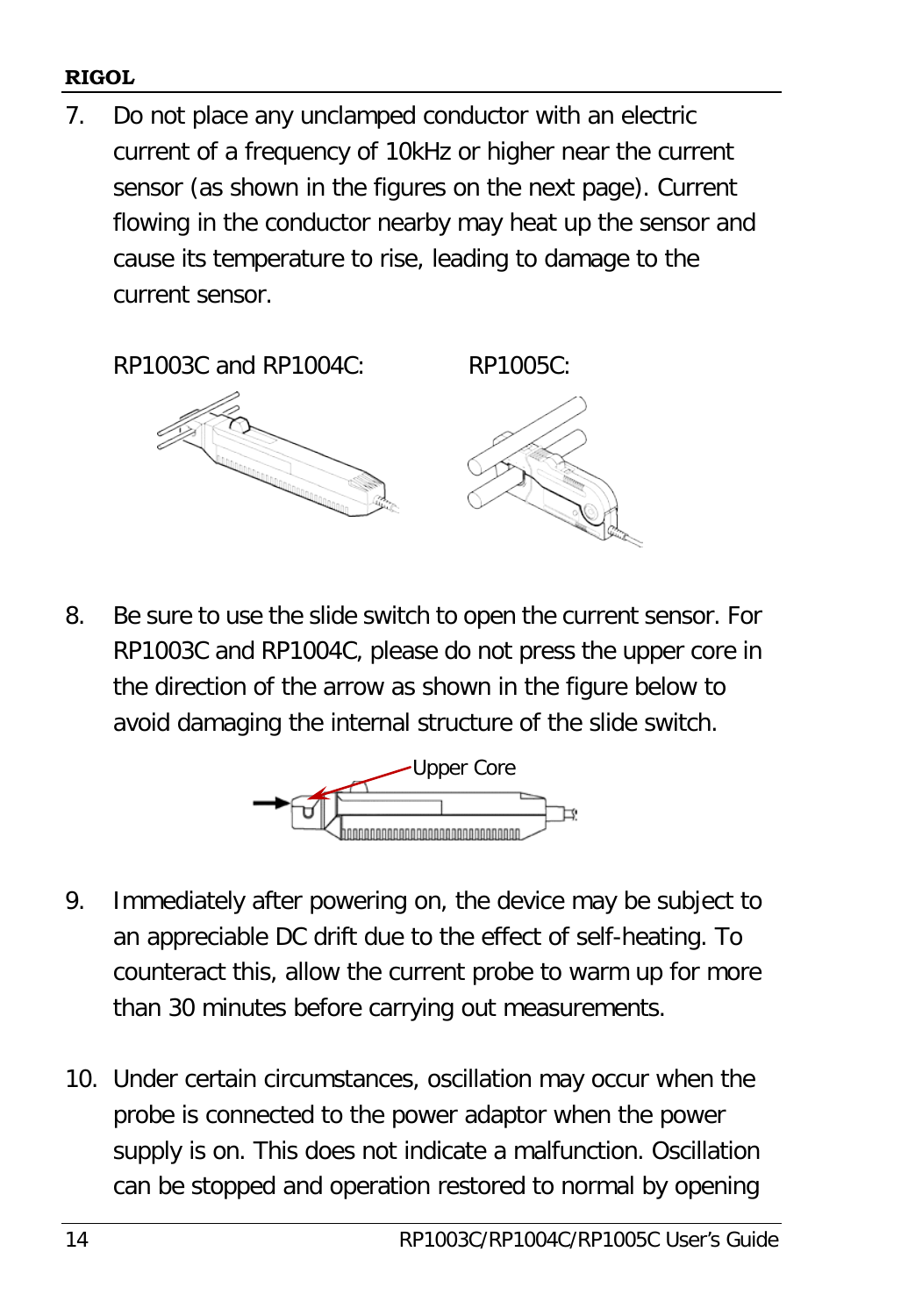and closing the current sensor.

11. When the frequency of the input signal is relatively high, the common mode voltage range corresponding to the signal measured by the current probe reduces. At this point, connect the current probe to the low-voltage side of the circuit, as shown in the figures on the next page.

RP1003C and RP1004C:



√

Low

Source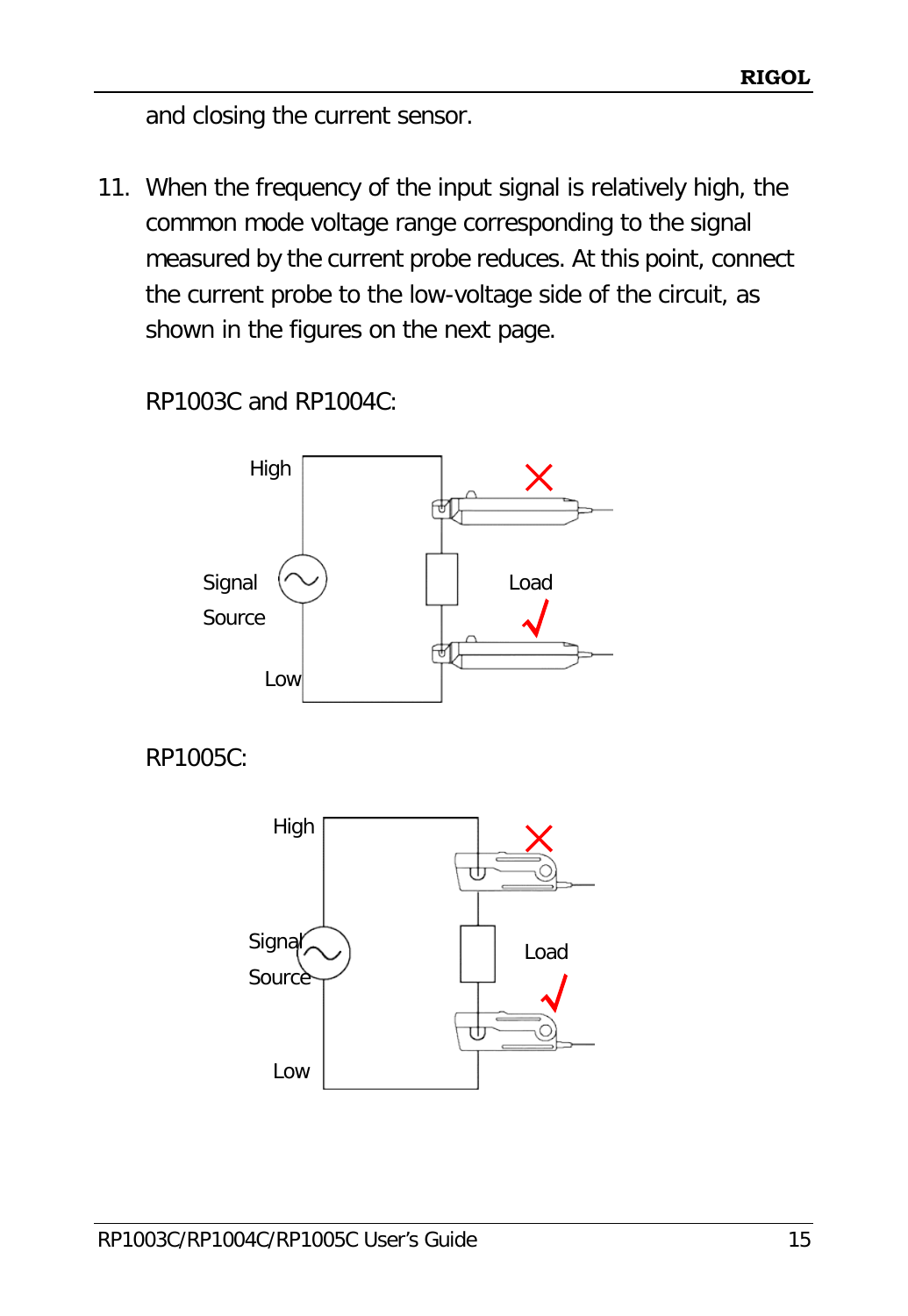# <span id="page-27-0"></span>**Specifications**

The following parameters are applicable when the instrument has been working for more than 30 minutes under the specified operating temperature (10℃ to 30℃) and humidity (0%RH to 80%RH).

# <span id="page-27-1"></span>**Technical Parameters**

#### **RP1003C:**

| <b>Bandwidth</b>       | DC to 50MHz (-3dB), refer to Appendix 1     |  |
|------------------------|---------------------------------------------|--|
|                        | <b>Amplitude Characteristics (RP1003C)</b>  |  |
| <b>Rise Time</b>       | $\leq$ 7ns                                  |  |
| <b>Linear Response</b> | 30Arms, refer to <b>Appendix 2 Relation</b> |  |
| <b>Range of Input</b>  | between Max Input Current and               |  |
| Current                | <b>Frequency (RP1003C)</b>                  |  |
| <b>Maximum Peak</b>    | 50A peak, non-continuous                    |  |
| Current                |                                             |  |
| Gain                   | 0.1V/A                                      |  |
|                        | $\pm$ 1.0%rdg $\pm$ 1mV, $\leq$ 30A         |  |
|                        | $\pm 2.0\%$ rdg, 30A to 50A peak            |  |
| <b>Gain Accuracy</b>   | non-continuous (DC and 45Hz to 66Hz,        |  |
|                        | within the linear response range of the     |  |
|                        | input current)                              |  |
| <b>Noise</b>           | ≤2.5mArms (for 20MHz band measuring         |  |
|                        | instrument)                                 |  |
| <b>Input Impedance</b> | Refer to Appendix 3 Input Impedance         |  |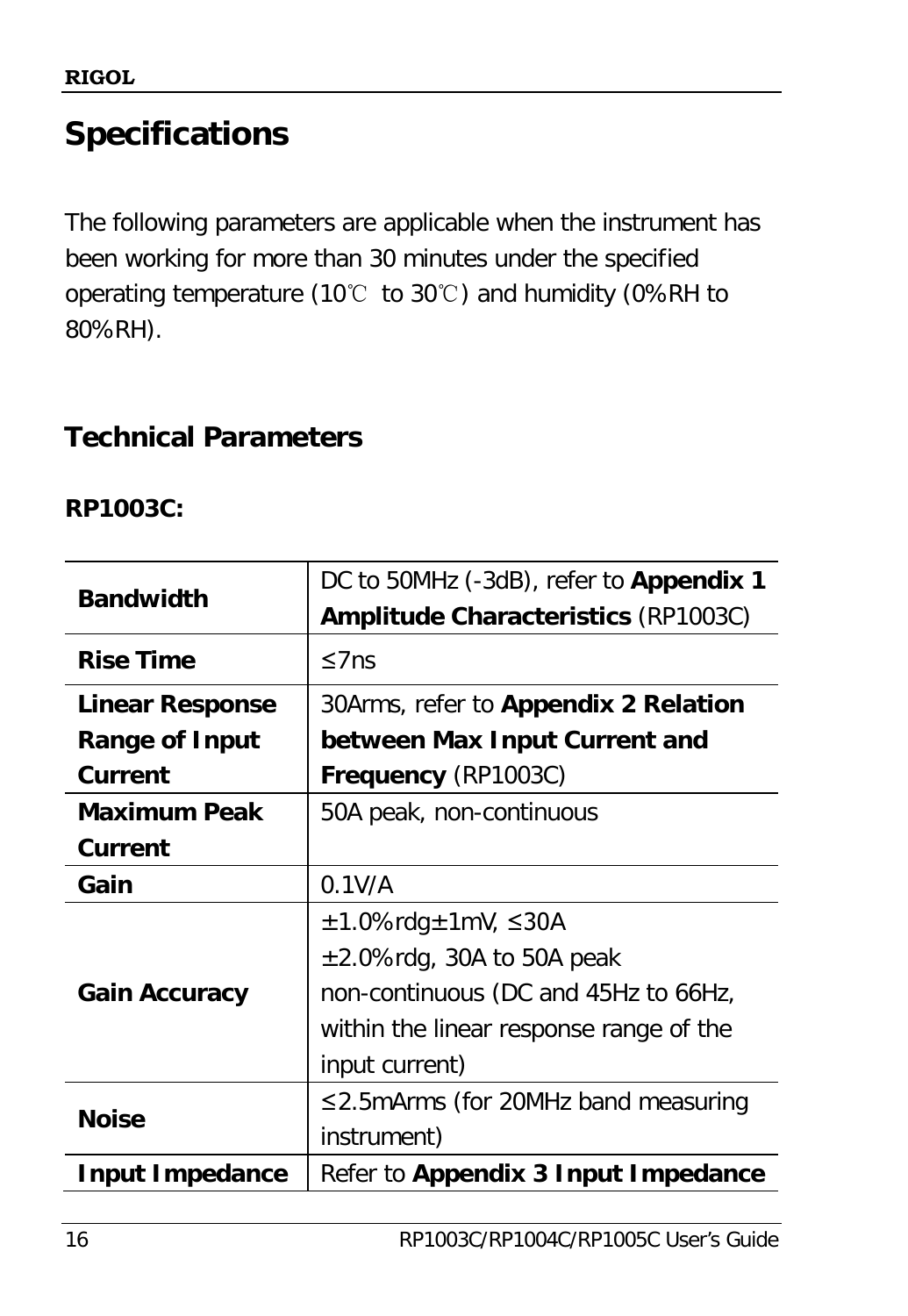|                           | $(Typical)$ (RP1003C)                          |  |
|---------------------------|------------------------------------------------|--|
| <b>Gain Accuracy</b>      | $\leq \pm 2\%$ (0°C to 40°C temperature, input |  |
| Drift                     | of 50Hz, 30A)                                  |  |
| <b>Rated Power</b>        | 5.6W                                           |  |
| <b>Supply Voltage</b>     | $+12V$ ±0.5V                                   |  |
| <b>Maximum Rated</b>      | 300V, CAT I (insulated conductor)              |  |
| <b>Voltage</b>            |                                                |  |
| <b>Gain Accuracy</b>      | 1 year (opening/closing up to 10,000           |  |
| <b>Period</b>             | times)                                         |  |
| <b>Effect of External</b> | $\leq$ 20mA (DC and 60Hz, magnetic field of    |  |
| <b>Magnetic Fields</b>    | 400A/m)                                        |  |

#### **RP1004C:**

| <b>Bandwidth</b>       | DC to 100MHz (-3dB), refer to Appendix<br>1 Amplitude Characteristics<br>(RP1004C) |  |
|------------------------|------------------------------------------------------------------------------------|--|
| <b>Rise Time</b>       | ≤3.5 $ns$                                                                          |  |
| <b>Linear Response</b> | 30Arms, refer to Appendix 2 Relation                                               |  |
| Range of Input         | between Max Input Current and                                                      |  |
| Current                | Frequency (RP1004C)                                                                |  |
| <b>Maximum Peak</b>    | 50A peak, non-continuous                                                           |  |
| Current                |                                                                                    |  |
| Gain                   | 0.1V/A                                                                             |  |
|                        | $\pm 1.0\%$ rdg $\pm 1$ mV, $\leq 30$ A                                            |  |
|                        | $\pm$ 2.0%rdg, 30A to 50A peak (DC and 45Hz                                        |  |
| <b>Gain Accuracy</b>   | to 66Hz, within the linear response range                                          |  |
|                        | of the input current)                                                              |  |
| Noise                  | $\leq$ 2.5mArms (for 20MHz band measuring                                          |  |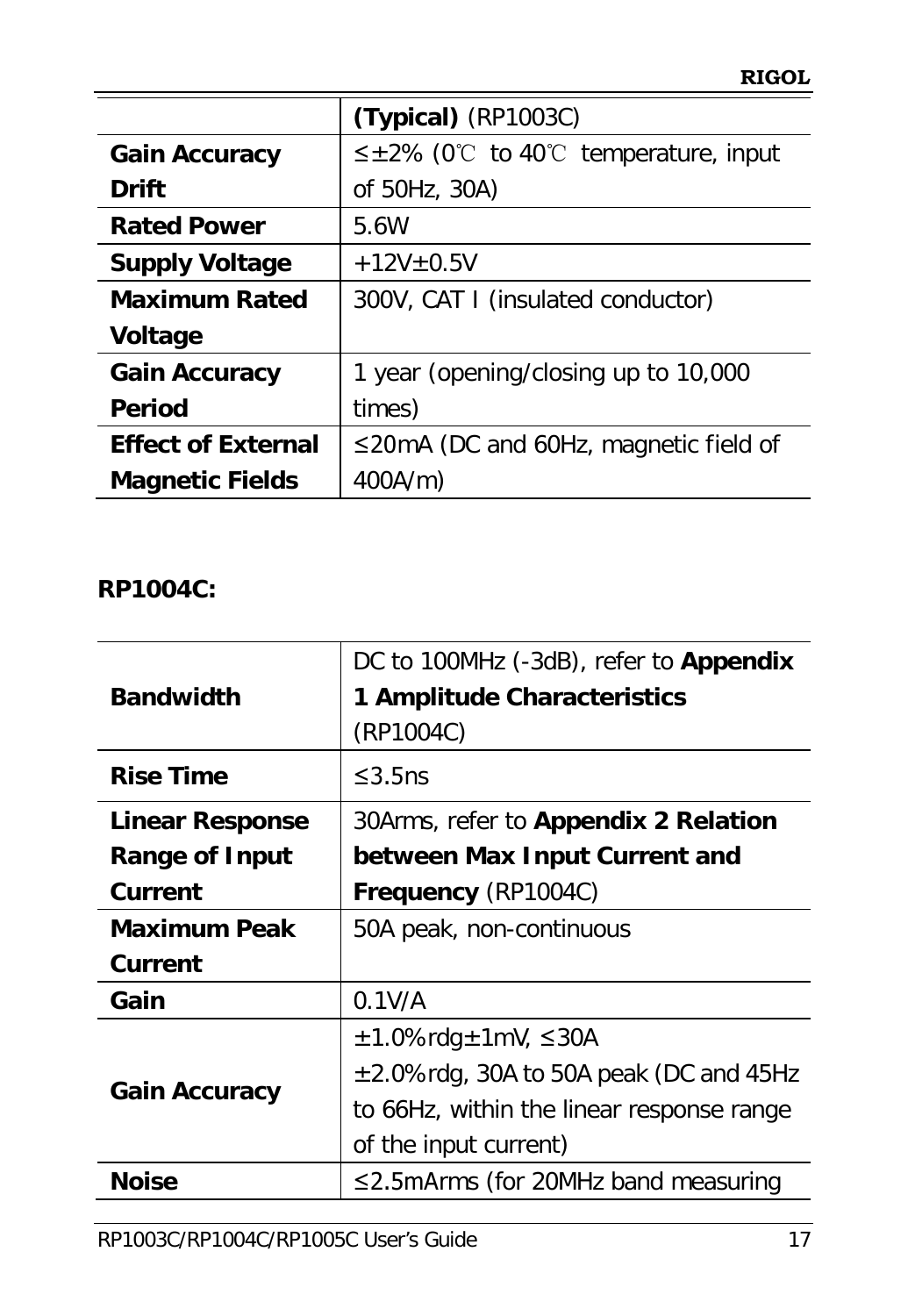|                           | instrument)                                    |  |
|---------------------------|------------------------------------------------|--|
|                           | Refer to Appendix 3 Input Impedance            |  |
| <b>Input Impedance</b>    | $(Typical)$ (RP1004C)                          |  |
| <b>Gain Accuracy</b>      | $\leq \pm 2\%$ (0°C to 40°C temperature, input |  |
| Drift                     | of 50Hz, 30A)                                  |  |
| <b>Rated Power</b>        | 5.3W                                           |  |
| <b>Supply Voltage</b>     | $+12V + 0.5V$                                  |  |
| <b>Maximum Rated</b>      | 300V, CATI (insulated conductor)               |  |
| <b>Voltage</b>            |                                                |  |
| <b>Gain Accuracy</b>      | 1 year (opening/closing up to 10,000           |  |
| Period                    | times)                                         |  |
| <b>Effect of External</b> | $\leq$ 5mA (DC and 60Hz, magnetic field of     |  |
| <b>Magnetic Fields</b>    | 400A/m)                                        |  |

#### **RP1005C:**

|                        | DC to 10MHz (-3dB), refer to             |  |
|------------------------|------------------------------------------|--|
| <b>Bandwidth</b>       | <b>Appendix 1 Amplitude</b>              |  |
|                        | <b>Characteristics (RP1005C)</b>         |  |
| <b>Rise Time</b>       | $\leq$ 35ns                              |  |
| <b>Linear Response</b> | 150A, refer to Appendix 2 Relation       |  |
| <b>Range of Input</b>  | between Max Input Current and            |  |
| Current                | Frequency (RP1005C)                      |  |
| <b>Maximum Peak</b>    | 300A peak, non-continuous                |  |
| Current                | 500A peak, pulse width≤30µs              |  |
| Gain                   | 0.01V/A                                  |  |
|                        | $\pm$ 1.0%rdg $\pm$ 1mV, $\leq$ 150A     |  |
| <b>Gain Accuracy</b>   | $\pm$ 2.0%rdg, 150A to 300A peak (DC and |  |
|                        | 45Hz to 66Hz)                            |  |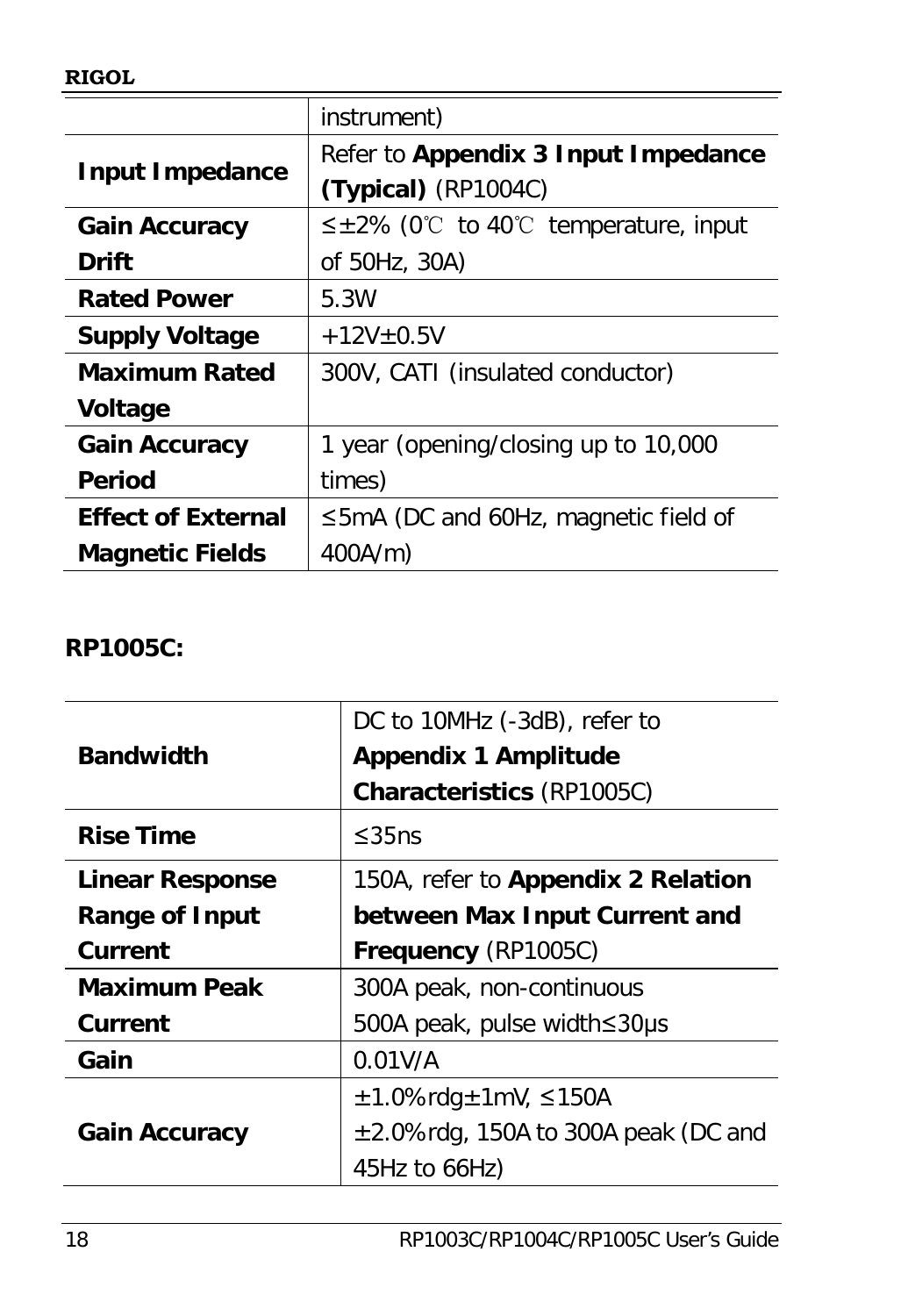| <b>Noise</b>               | ≤25mArms (for 20MHz band                  |
|----------------------------|-------------------------------------------|
|                            | measuring instrument)                     |
|                            | Refer to Appendix 3 Input                 |
| <b>Input Impedance</b>     | <b>Impedance (Typical)</b> (RP1005C)      |
|                            | $\leq \pm 2\%$ (0°C to 40°C temperature,  |
| <b>Gain Accuracy Drift</b> | input of 55Hz, 150A)                      |
| <b>Rated Power</b>         | 5.5W                                      |
| <b>Supply Voltage</b>      | $+12V+1V$                                 |
| <b>Maximum Rated</b>       | 600V: CATII;                              |
| <b>Voltage</b>             | 300V: CATIII (insulated conductor)        |
| <b>Gain Accuracy</b>       | 1 year (opening/closing up to 10,000      |
| <b>Period</b>              | times)                                    |
| <b>Effect of External</b>  | $\leq$ 150mA (DC and 60Hz, magnetic field |
| <b>Magnetic Fields</b>     | of 400A/m)                                |

# <span id="page-30-0"></span>**General Specifications**

|                                   |                       | RP1003C: approx.             |
|-----------------------------------|-----------------------|------------------------------|
|                                   | Current<br>Sensor     | 175mmx18mmx32mm              |
|                                   |                       | RP1004C: approx.             |
|                                   |                       | 175mmx18mmx32mm              |
|                                   |                       | RP1005C: approx.             |
| <b>Probe</b><br><b>Dimensions</b> |                       | 176mmx69mmx34mm              |
|                                   | Terminator            | RP1003C: approx.             |
|                                   |                       | $6.9$ mmx $2.5$ mmx $1.6$ mm |
|                                   |                       | RP1004C: approx.             |
|                                   |                       | 6.9mmx2.5mmx1.6mm            |
|                                   |                       | RP1005C: approx.             |
|                                   |                       | 6.9mmx2.5mmx1.6mm            |
| <b>Maximum</b>                    | RP1003C: approx. 5mm  |                              |
| Dimensions of                     | RP1004C: approx. 5mm  |                              |
| <b>Conductor to be</b>            | RP1005C: approx. 20mm |                              |
| Measured                          |                       |                              |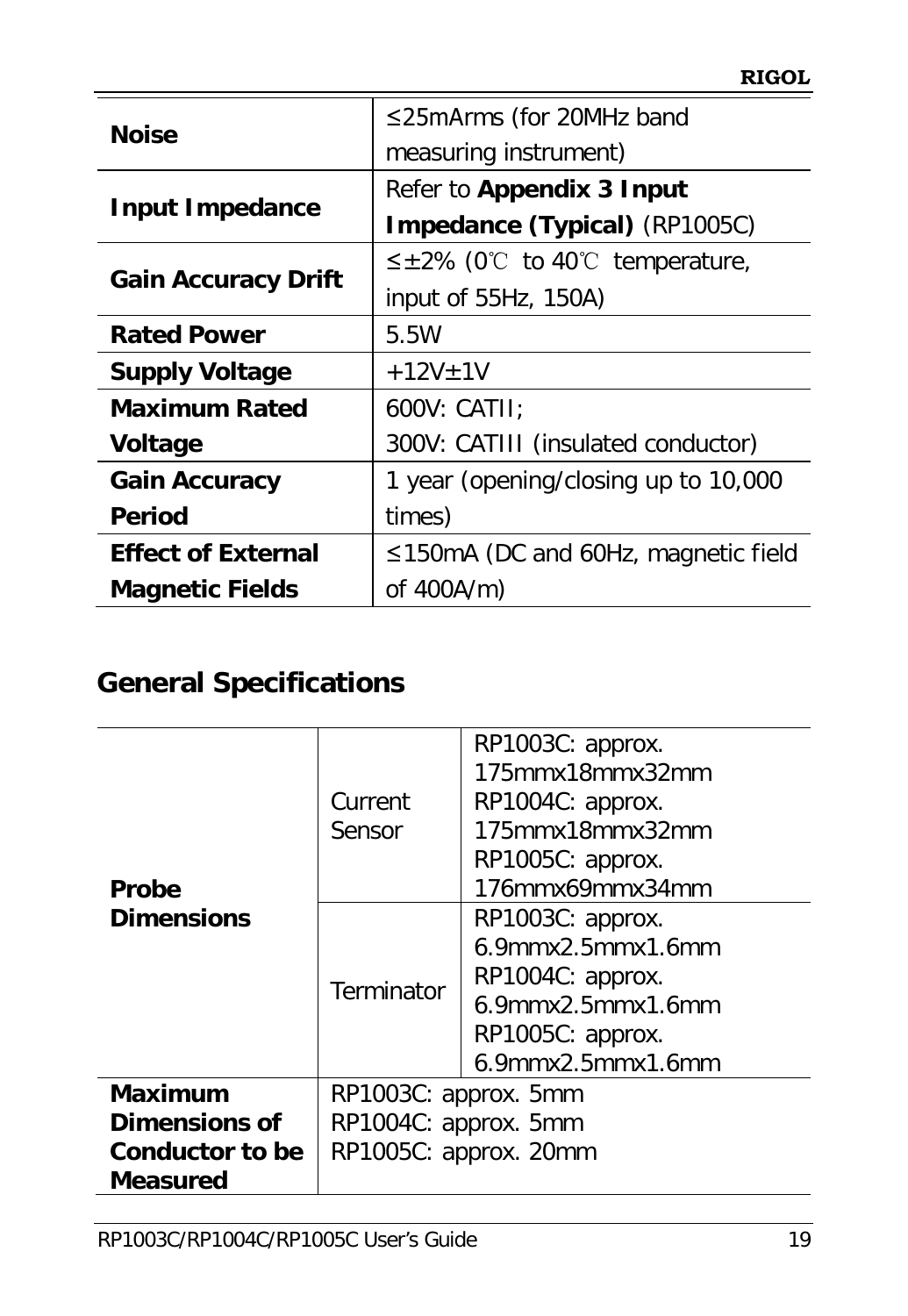|                         | Current                                        | RP1003C: approx. 150cm |  |
|-------------------------|------------------------------------------------|------------------------|--|
|                         | Sensor                                         | RP1004C: approx. 150cm |  |
|                         | Cable                                          | RP1005C: approx. 200cm |  |
| <b>Cable Length</b>     | Power                                          | RP1003C: approx. 100cm |  |
|                         | Supply                                         | RP1004C: approx. 100cm |  |
|                         | Cable                                          | RP1005C: approx. 100cm |  |
|                         | RP1003C: approx. 230g                          |                        |  |
| Weight                  | RP1004C: approx. 240g                          |                        |  |
|                         | RP1005C: approx. 500g                          |                        |  |
| <b>Working</b>          | $0^{\circ}$ C to +40 $^{\circ}$ C, 0 to 80%RH  |                        |  |
| Temperature             |                                                |                        |  |
| and Humidity            |                                                |                        |  |
| <b>Storage</b>          | $-10^{\circ}$ C to $+50^{\circ}$ C, 0 to 80%RH |                        |  |
| Temperature             |                                                |                        |  |
| and Humidity            |                                                |                        |  |
| <b>Location for Use</b> | Indoor, altitude up to 2000m                   |                        |  |
| Electromagnetic         | EN61326                                        |                        |  |
| Compatibility           |                                                |                        |  |
|                         | RP1003C: CAT I (anticipated transient          |                        |  |
|                         | voltage 1500V)                                 |                        |  |
| <b>Measurement</b>      | RP1004C: CAT I (anticipated transient          |                        |  |
| Category                | voltage 1500V)                                 |                        |  |
|                         | RP1005C: CAT II, CAT III (anticipated          |                        |  |
|                         | transient voltage 4000V)                       |                        |  |
| <b>Pollution</b>        | Degree 2                                       |                        |  |
| Degree                  |                                                |                        |  |
| <b>Safety</b>           | FN61010                                        |                        |  |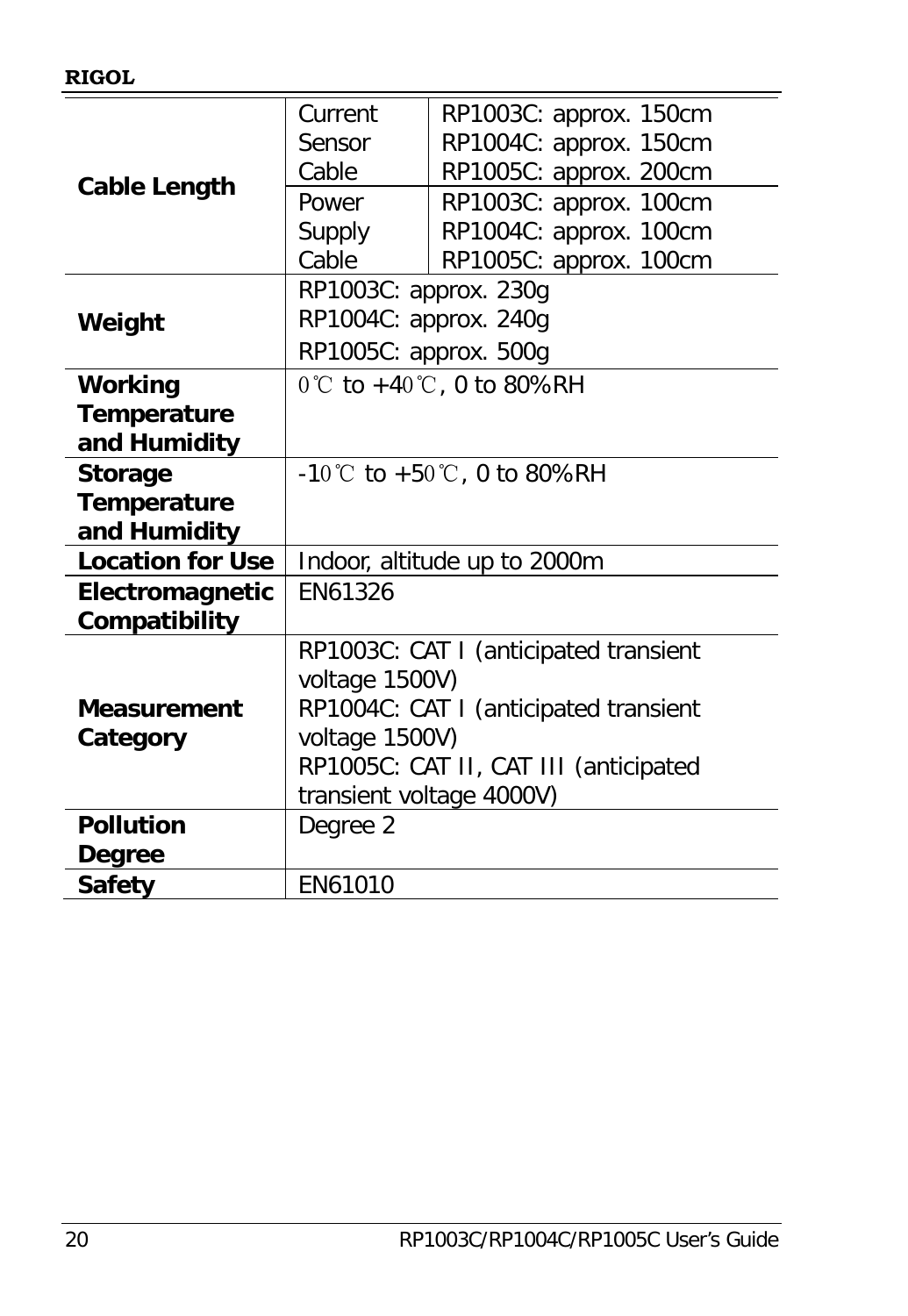# <span id="page-32-0"></span>**Appendix**

# <span id="page-32-1"></span>**Appendix 1 Amplitude-frequency Characteristics**

#### **RP1003C:**



**RP1004C:**





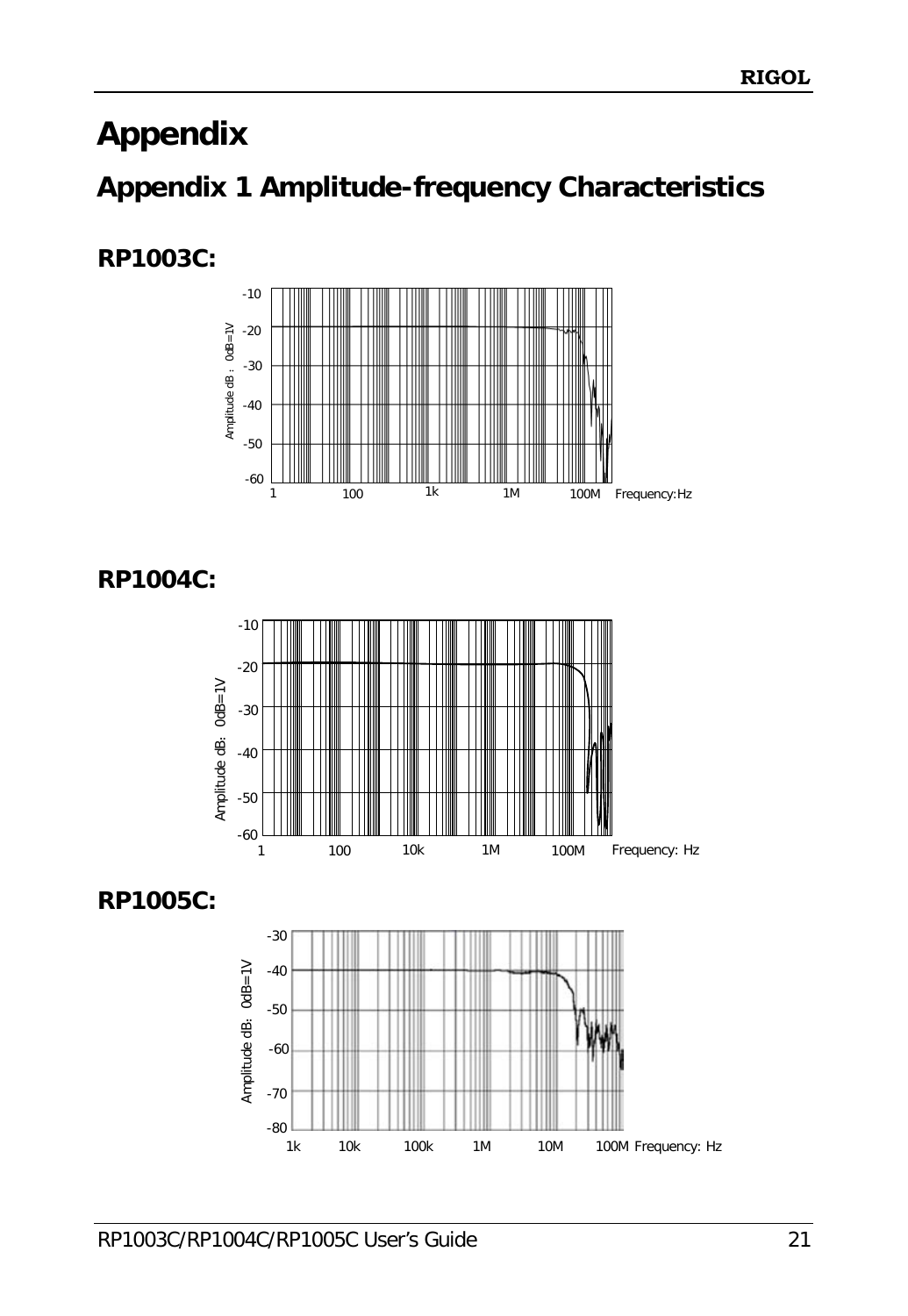# <span id="page-33-0"></span>**Appendix 2 Relation between Max Input Current and Frequency**

#### **RP1003C:**